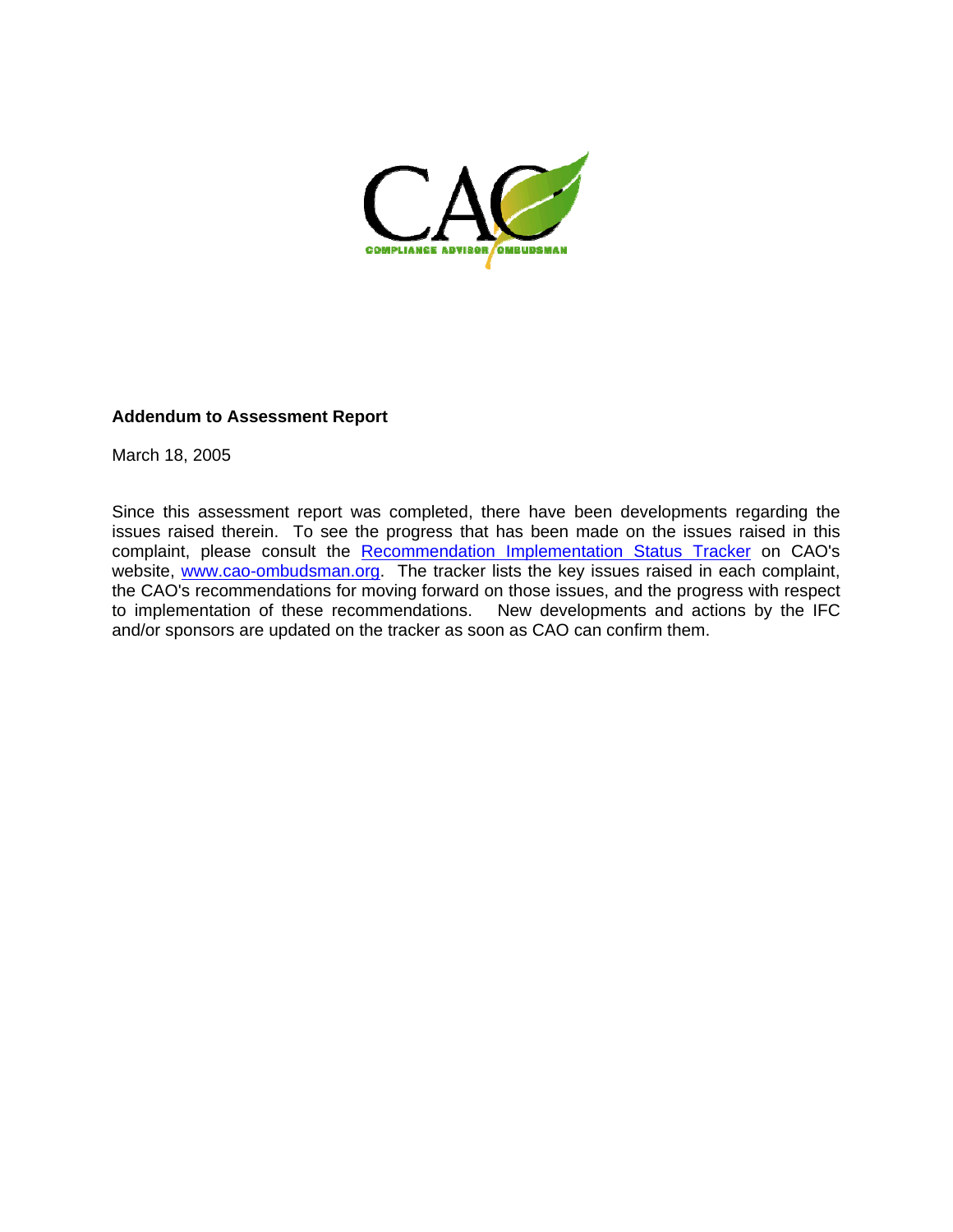

# **ASSESSMENT REPORT**

**Seven Complaints regarding the Baku-Tbilisi-Ceyhan (BTC) Pipeline Project Bashkovi, Dgvari, Rustavi, Sgrasheni, Tetriskaro and Tsikhisjvari, Georgia** 

**Received 21 May 2004**

September 2004

Office of the Compliance Advisor/Ombudsman International Finance Corporation/ Multilateral Investment Guarantee Agency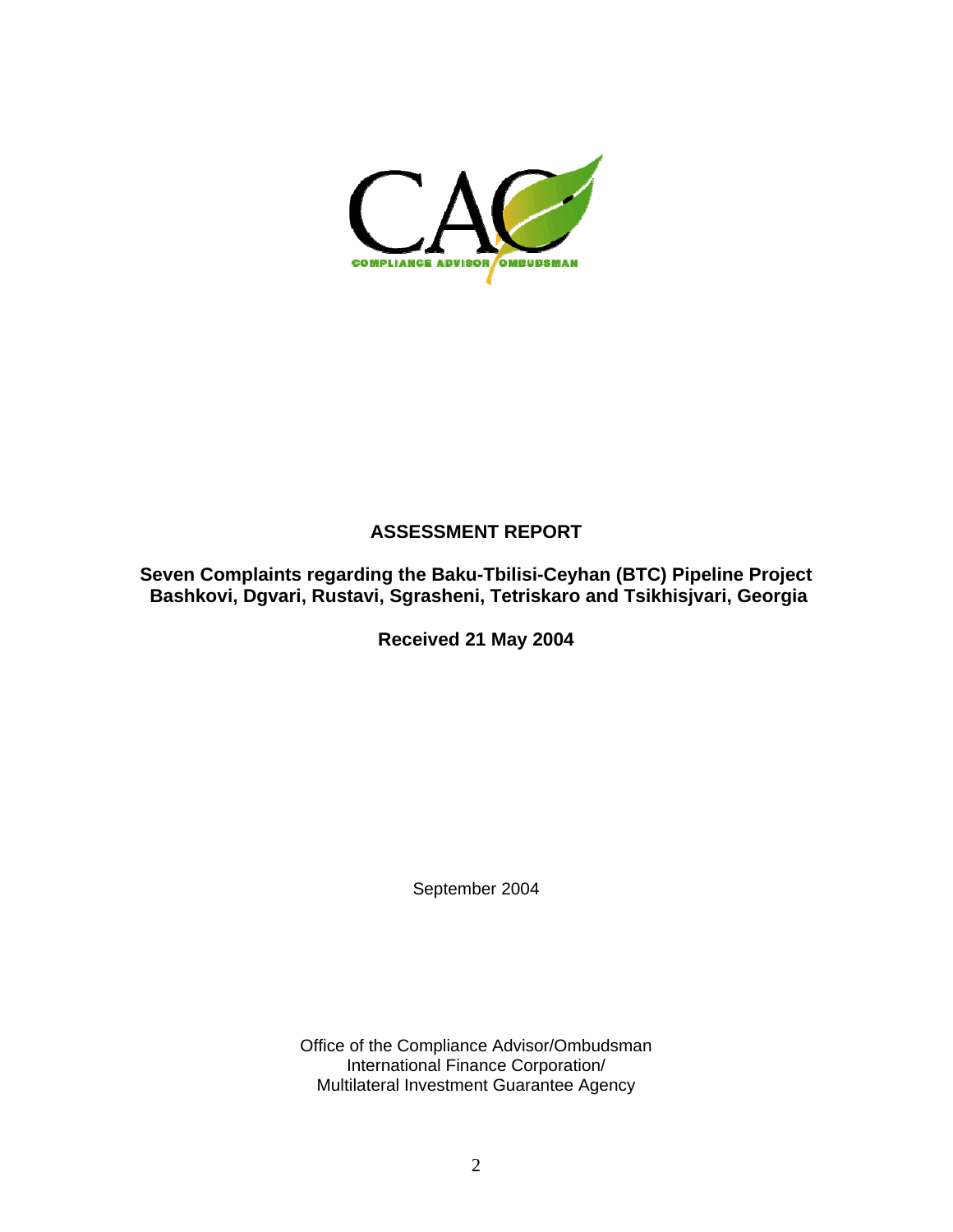# **TABLE OF CONTENTS**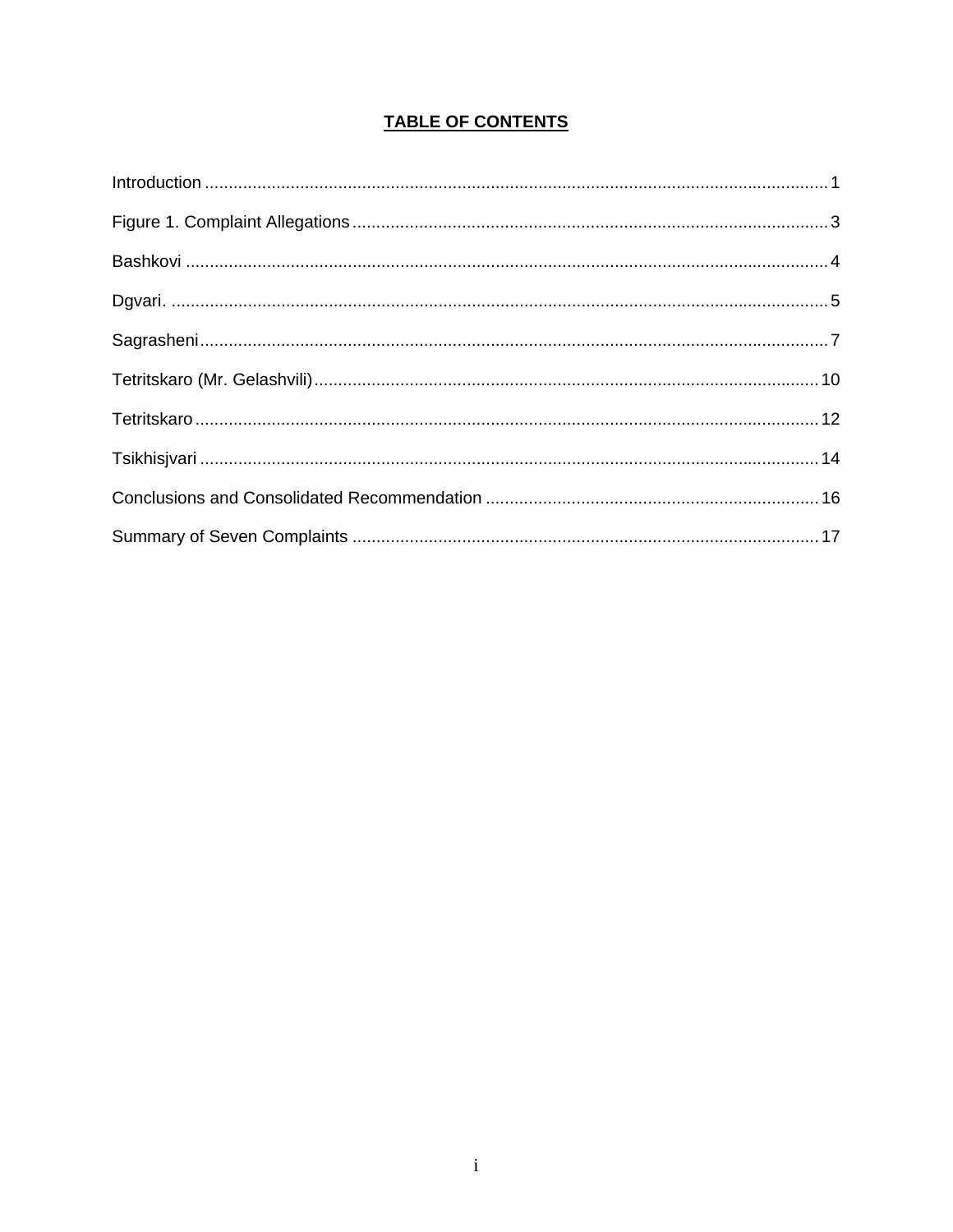#### **INTRODUCTION**

On May 21, 2004, the Office of the Compliance Advisor/Ombudsman (CAO) received seven complaints related to the Baku-Tbilisi-Ceyhan oil pipeline project in Georgia, filed by Georgian NGO Green Alternative on behalf of affected residents. The Complainants are from Dgvari village and Tsikhisjvari village, in the Borjomi region; from Bashkovi village in the Tsalka region; and from Sagresheni village, and Tetriskaro town (2 complaints) in the Tetriskaro region. In addition, there was a complaint from a group of landowners in Rustavi city.

In keeping with its mandate, the CAO investigated each complaint separately and directly with each of the affected parties. Six of the complaints were accepted, as the CAO has determined that they fulfill our acceptance criteria and should be more fully assessed. The complaint from Rustavi was not accepted, as the case raised is currently the subject of an ongoing court action; the CAO cannot accept complaints currently involved in litigation.

The six accepted complaints were assessed by CAO staff and consultants by means of desk reviews of project and other related documents, and by a field mission to Georgia by CAO staff in July 2004. A summary of each complaint is presented, along with CAO's assessment and recommendations.

Assessment of the complaints leads to a set of overarching observations and recommendations presented in the final section of this report.

#### *Background*

 $\overline{a}$ 

The Baku-Tbilisi-Ceyhan (BTC) Main Export Pipeline project involves the development, financing, construction, and operation of a dedicated crude oil pipeline system, to transport oil from the existing Sangachal oil terminal near Baku, Azerbaijan, through Georgia, to a new export terminal to be constructed at Ceyhan, Turkey, on the Mediterranean Sea. The 1,760 kilometer pipeline will be buried throughout its length as it passes through Azerbaijan (442 kilometers), Georgia (248 kilometers), and Turkey (1,070 kilometers). The planned capacity of the pipeline will accommodate current levels of production, as well as additional production from ACG, for a total capacity of 1 million barrels per day. It is projected that the pipeline will begin operation in the second quarter of 2005.

The project sponsor is BTC Co., a consortium of 11 partners, which was established in August 2002. British Petroleum (BP), the largest shareholder in the project (30.1%), will operate the pipeline. Other partners (in descending order) are SOCAR [State Oil Company of Azerbaijan] (25%), Unocal (8.9%), Statoil (8.7%), TPAO [Turkish Petroleum Corporation] (6.5%), Eni (5%), TotalFinaElf (5%), ITOCHU (3.4%), INPEX (2.5%), ConocoPhillips (2.5%), and Amerada Hess (2.3%). In its capacity as pipeline operator, BP is leading the project design and construction phases.<sup>[1](#page-3-0)</sup> The total project cost is approximately US\$3.6 billion. The International Finance Corporation's (IFC's) gross investment in the project is US\$250 million, \$125 million of which is for IFC's own account (referred to as an A loan), with an additional \$125 million in syndicated loans, (or so-called B Loan program).

<span id="page-3-0"></span> $1$  Throughout the report, reference is made to BTC Co., including the recommendations section. In practice, BP will have lead responsibility in implementing any recommendations that it accepts, in its capacity as pipeline operator.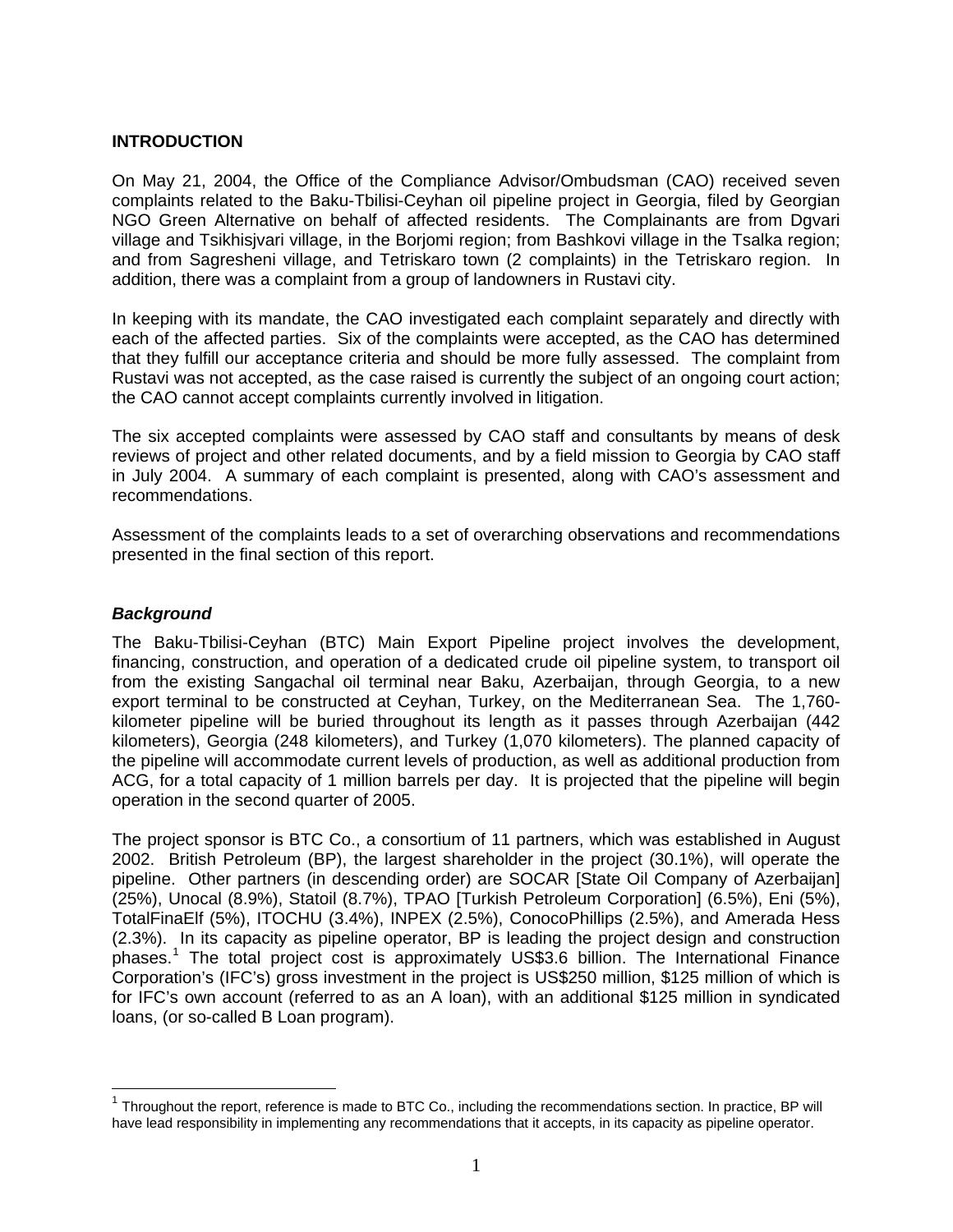The Georgia section of the pipeline will start in Gardabani at the Azerbaijani-Georgian border and pass through seven regions of the country plus the City of Rustavi (see Figure 1), ending at Naokhrebi in the Akhaltiskhe District on the Turkish border. By a presidential edict of October 2000, the Georgian International Oil Corporation (GIOC) represents Georgia. GIOC plays the role of a government representative through which BTC Co. requests and secures issuance of rights, licenses, permits, certificates, authorization, approvals, and permissions to conduct project activities. Spie-Capag and Petrofac Joint Venture (SPJV), who were awarded the subcontract in July 2002, are carrying out the construction work in Georgia.

The map overleaf shows each of the complaints received and their basic characteristics.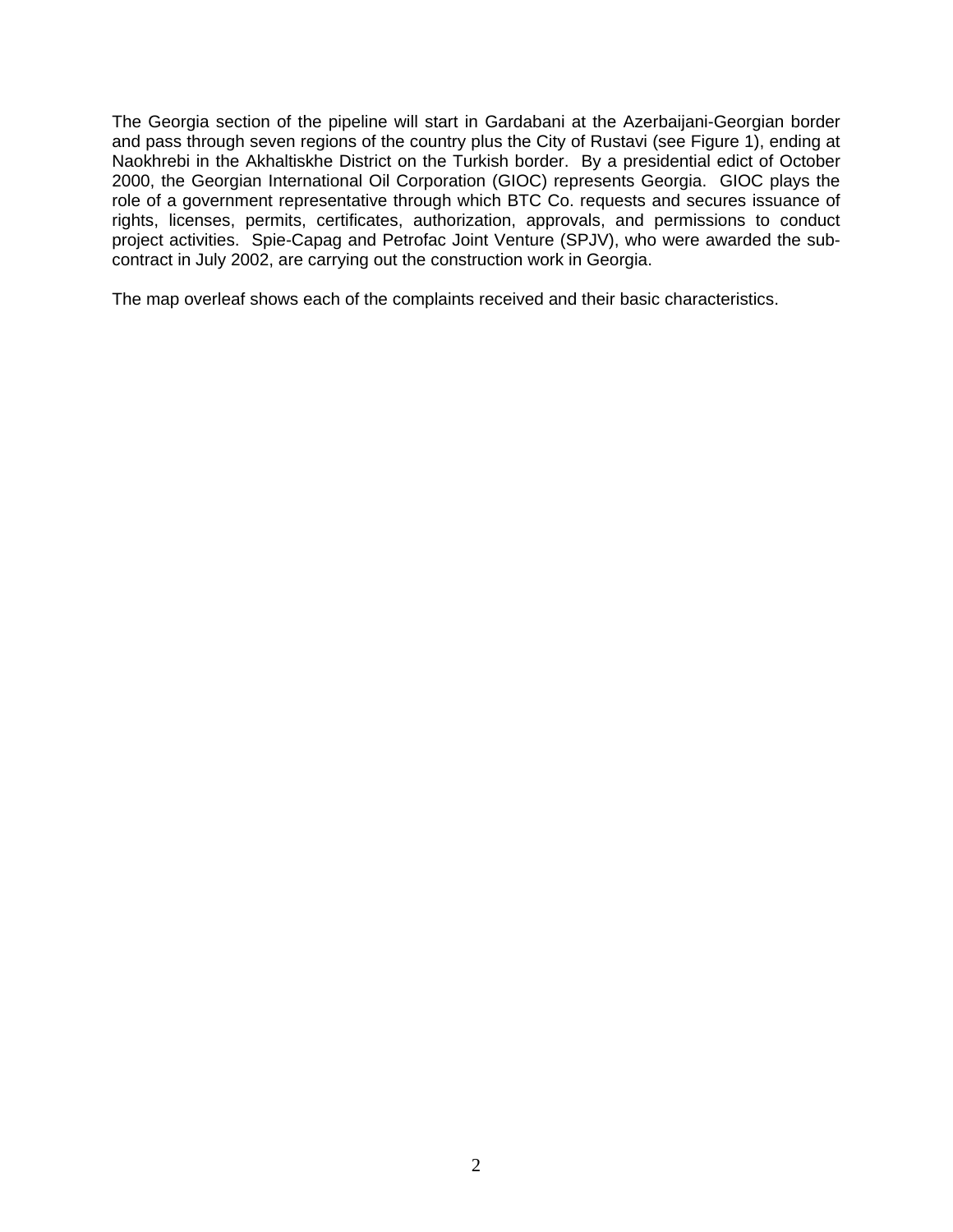



Source: BP brochure Living Next Door to A Pipeline.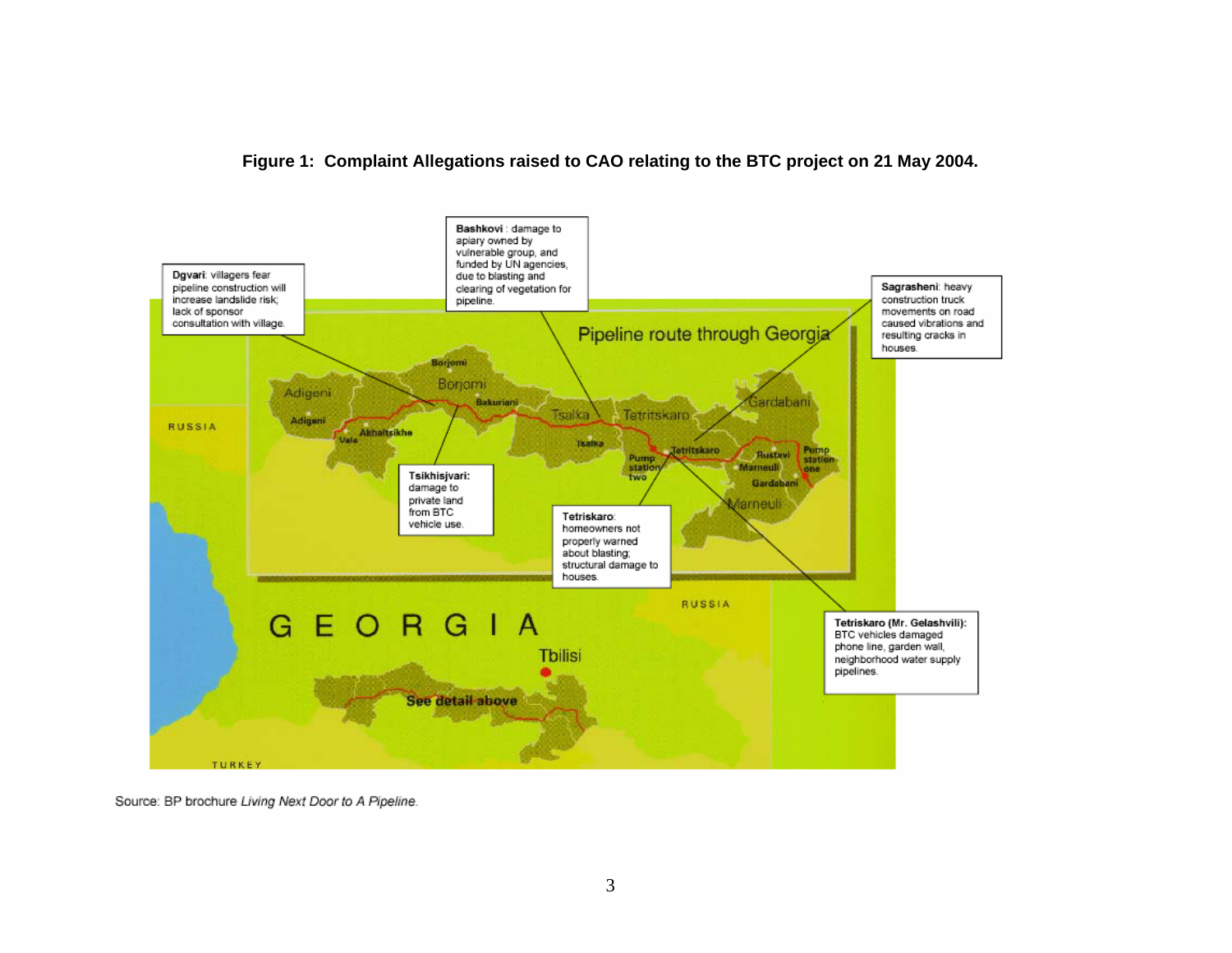## **1. BASHKOVI**

This complaint was raised by an individual beekeeper in Bashkovi village. The Complainant is an internally displaced person – a vulnerable group according to the BTC Resettlement Action Plan. He developed his apiaries with assistance from a multi-donorsupported development project. He alleges that (a) construction activities for the pipeline have resulted in a 90% reduction in honey production; and (b) that BTC has been unresponsive in dealing with his concerns. The Complainant's livelihood is highly dependent on honey production and sale. CAO investigated the complaint during a field visit 23-30 July 2004.

| <b>Complaint allegations</b>                                                                                                                                                                                                                                                                                                                                                                                                                                                                                  |           | <b>BTC perspectives</b>                                                                                                                                                                                                                                                                                                                                                                                                                                                                                                                                                                         |                        | <b>CAO Conclusions and Recommendations</b>                                                                                                                                                                                                                                                                                                                                                                                                                                           |
|---------------------------------------------------------------------------------------------------------------------------------------------------------------------------------------------------------------------------------------------------------------------------------------------------------------------------------------------------------------------------------------------------------------------------------------------------------------------------------------------------------------|-----------|-------------------------------------------------------------------------------------------------------------------------------------------------------------------------------------------------------------------------------------------------------------------------------------------------------------------------------------------------------------------------------------------------------------------------------------------------------------------------------------------------------------------------------------------------------------------------------------------------|------------------------|--------------------------------------------------------------------------------------------------------------------------------------------------------------------------------------------------------------------------------------------------------------------------------------------------------------------------------------------------------------------------------------------------------------------------------------------------------------------------------------|
| Damage to apiary, resulting from<br>clearing vegetation from land<br>and blasting for pipeline ROW.<br>Apiary located 200-300 meters<br>from BTC pipeline ROW.<br>Damage includes (1) 90%<br>reduction in honey production,<br>(2) death of 19 families of bees,<br>and (3) weakening of remaining<br>bees.<br>Apiary owned by the<br>Complainant, an internally-<br>displaced person (IDP).<br>Apiary started with assistance of<br>a development program funded<br>by GoG and UN Agencies,<br>including WB. | $\bullet$ | Complainant's hives are located 560 meters<br>away from the pipeline ROW.<br>Actual distance from the hives unlikely to affect<br>Complainant's hives<br>To receive compensation from BTC Co.,<br>Complainant's hives have to be no further than<br>300 meters away from the pipeline Right of Way.<br>Local beekeeping expert not called because<br>Complainant's hives were more than 300 meters<br>away from the ROW, according to BTC Co.<br>BTC Co. concerned about setting a precedent for<br>other similar cases outside the agreed 300-meter<br>zone to be investigated in this manner. | $\bullet$              | CAO confirms that the Complainant's hives<br>are further than 300 meters away from the<br>pipeline Right of Way.<br>Complainant, as beekeeping business<br>partner, is an internally displaced person<br>(IDP). His status as a landless person<br>warrants treatment as part of a vulnerable<br>group, subject to particular commitments<br>under the Resettlement Action Plan.<br>Complainant's status is specific enough not<br>to create a precedent with broad<br>implications. |
| CLOs failed to notify hive<br>owners of construction activity<br>before start of honey production<br>season.<br>Complainant applied twice to<br>BTC for compensation, but has<br>not received a response.                                                                                                                                                                                                                                                                                                     |           | BTC Co. willing to send its beekeeping expert to<br>meet with the Complainant, provide some advice<br>as to why the Complainant's hives are not<br>producing to expected levels, and to explain how<br>construction would have no impact on the hives.                                                                                                                                                                                                                                                                                                                                          | $\bullet$<br>$\bullet$ | BTC Co.'s willingness to send beekeeping<br>expert to review impacts is welcomed. This<br>assessment should be conducted with the<br>participation of the Complainant and any<br>other relevant parties.<br>Dependent on outcome, BTC to implement<br>appropriate remedial action (if any).                                                                                                                                                                                          |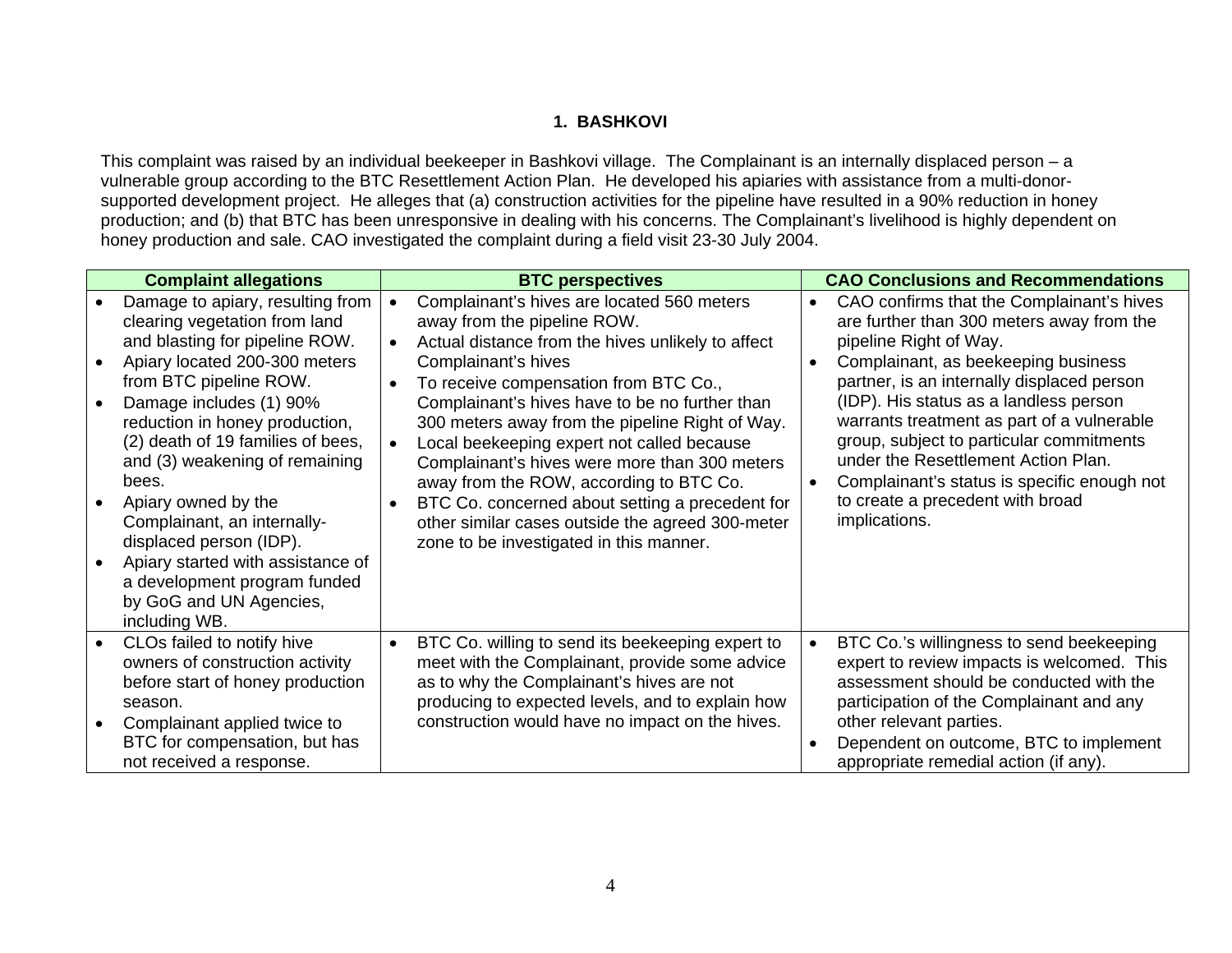## **2. DGVARI**

This complaint was raised by one individual, representing Dgvari village as a whole, and who asked his name to be kept confidential. According to the Government of Georgia, the village is located on unstable ground, prone to landslides. On 7 June 2004, the government confirmed again that the people of Dgvari should be resettled. The Complainants are concerned that the pipeline increases the risks of landslide affecting their houses. They have also cited a lack of consultation by BTC with village representatives. CAO engaged an independent specialist and its own staff to investigate the complaint allegations during a field visit 26-30 July 2004.

| <b>Complaint allegations</b>                                                                                                                                                                                      | <b>BTC perspectives</b>                                                                                                                                                                                                                                                                                                                                                                                                                                                                                                                                                                                  | <b>CAO Conclusions and Recommendations</b>                                                                                                                                                                                                                                                                                                                                                                                                                                                                                                                                                                                                                                                                            |
|-------------------------------------------------------------------------------------------------------------------------------------------------------------------------------------------------------------------|----------------------------------------------------------------------------------------------------------------------------------------------------------------------------------------------------------------------------------------------------------------------------------------------------------------------------------------------------------------------------------------------------------------------------------------------------------------------------------------------------------------------------------------------------------------------------------------------------------|-----------------------------------------------------------------------------------------------------------------------------------------------------------------------------------------------------------------------------------------------------------------------------------------------------------------------------------------------------------------------------------------------------------------------------------------------------------------------------------------------------------------------------------------------------------------------------------------------------------------------------------------------------------------------------------------------------------------------|
| No public consultation<br>with Dgvari by BTC in<br>the preparation of BTC<br>project documents -<br><b>Environment and Social</b><br>Impact Assessment<br>(ESIA) and<br><b>Resettlement Action</b><br>Plan (RAP). | Dgvari not listed in the baseline social<br>$\bullet$<br>surveys done for the ESIA, but was<br>included in the preparation of the ESIA.<br>BTC Co. provided evidence that Dgvari was<br>$\bullet$<br>included in the drafting and planning<br>documents for the ESIA.                                                                                                                                                                                                                                                                                                                                    | Dgvari residents were not directly<br>$\bullet$<br>consulted during the preparation of the<br>ESIA, nor in the form of a targeted<br>communication approach by BTC Co.<br>In view of the specific situation of Dgvari,<br>as well as the complexity and sensitivity<br>of the landslide issue, early consultation<br>would have provided an opportunity for<br>villagers to voice their concerns, and for<br>BTC Co. to manage expectations.                                                                                                                                                                                                                                                                          |
| Pipeline construction 1<br>km away from Dgvari<br>may activate landslides<br>and endanger the<br>survival of the village.                                                                                         | The Dgvari Village Landslide Study,<br>commissioned by BTC for the Government<br>of Georgia and published 13 February<br>2004, established that the Dgvari landslide<br>complex was not affected by the pipeline<br>route.<br>A study by the Georgian scientists of<br>August-September 2003 concludes that it<br>was not possible to stabilize the landslide<br>area and that Dgvari should be relocated to<br>a safer location; one of the authors of this<br>document, in a dissenting opinion, alleges<br>that the landslide is getting worse, and that<br>it poses a threat to the pipeline itself. | CAO considers that the pipeline route<br>presents the least risk in the unlikely<br>event of ground movement does occur.<br>CAO considers it unlikely that<br>construction of the pipeline can change<br>the landslip risk because of the combined<br>effects of the separation between the<br>pipeline and Dgvari, and because of the<br>intervening topography.<br>CAO recommends that project aerial<br>photograph of the region be used to<br>illustrate the areas affected by landslip<br>and to show their relativity with respect to<br>the pipeline, thus helping to alleviate<br>community concerns of the pipeline risk.<br>In view of the Complainant's mistrust of<br>the BTC-commissioned Dgvari Village |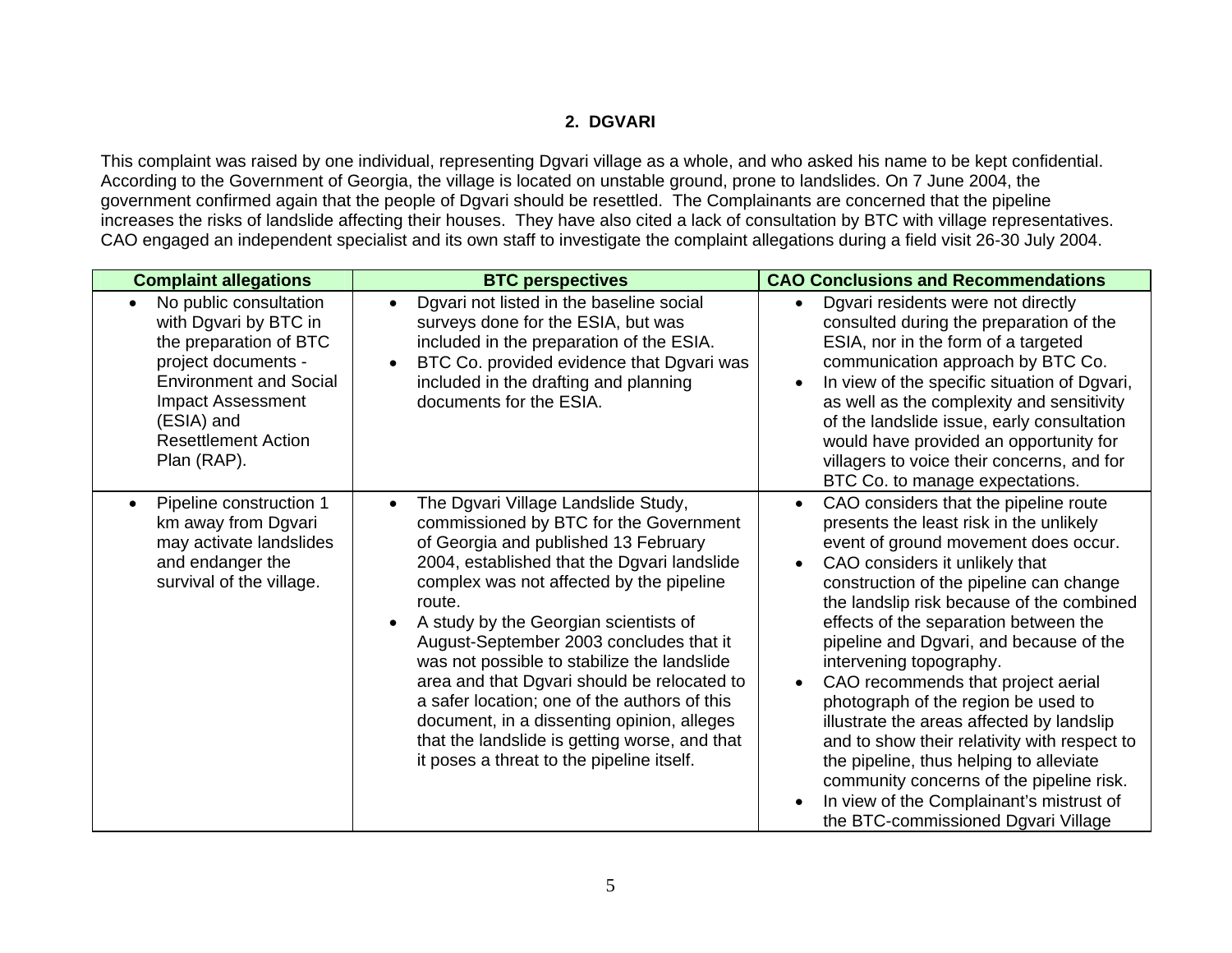|                                                                                                                                                                                                       |                                                                                                                                                                                                                                                                                                                                                                                                                                                                                                                                                                | Landslide Study, and reliance on a<br>Georgian scientist's report, BTC Co.<br>should convene a public meeting in<br>Dgvari between the authors of both<br>studies. Green Alternative could play a<br>useful role in facilitating such a meeting. |
|-------------------------------------------------------------------------------------------------------------------------------------------------------------------------------------------------------|----------------------------------------------------------------------------------------------------------------------------------------------------------------------------------------------------------------------------------------------------------------------------------------------------------------------------------------------------------------------------------------------------------------------------------------------------------------------------------------------------------------------------------------------------------------|--------------------------------------------------------------------------------------------------------------------------------------------------------------------------------------------------------------------------------------------------|
| Lack of transparency on<br>resettlement; no<br>documented<br>government decrees or<br>plans to resettle the<br>population; no<br>budgetary commitments<br>to the resettlement of<br>Dgvari residents. | BTC / BP has not rejected outright the<br>possibility of it providing financial<br>assistance to resettle the Dgvari residents,<br>but wants the federal government to take<br>the lead in this matter.<br>The nature of BTC / BP assistance to<br>Dgvari residents would need to be carefully<br>considered along with government policy on<br>resettlement.<br>BTC / BP has discussed the issue with<br>EBRD and IFC representatives, and has<br>asked for EBRD and IFC assistance in<br>persuading the GoG to develop a position<br>on Dgvari resettlement. | CAO believes that BTC's response is<br>appropriate and encourages continued,<br>open and transparent monitoring of this<br>issue with the full inclusion and<br>participation of Dgvari residents.                                               |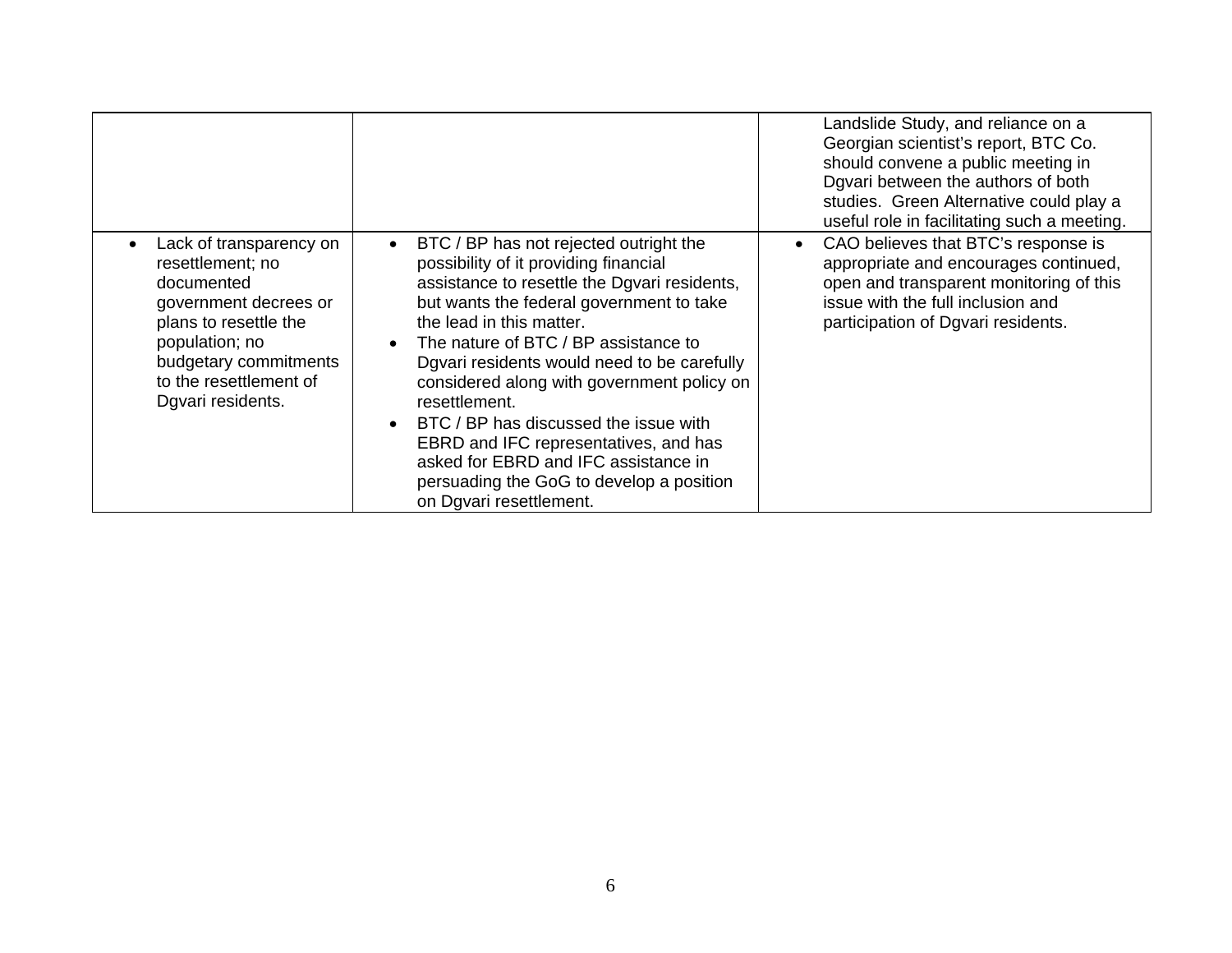## **3. SAGRASHENI**

This complaint was raised by eight families from Sagrasheni village. The Complainants have raised a number of allegations relating to construction traffic. In particular, their concerns focus on the impact of vibration from heavy construction traffic on the structural integrity of their dwellings. The Government of Georgia has confirmed that houses in this village are not seismic-resistant and not built to the accepted national standards. Additional concerns raised by the Complainants relate to dust pollution, speed of traffic, routing and lack of responsiveness by BTC. CAO investigated this complaint during a field visit to Sagrasheni 22-26 July 2004.

| <b>Complaint Allegations</b>                                                                                                                                                                                                                                                                                                                                                                                                                                                                                                                                                                                                                                                                                                                         | <b>BTC Perspectives</b>                                                                                                                                                                                                                                                                                                                                                                                                                                                                                                                                                                                                                                                                                                                                                                                                                                  | <b>CAO Conclusions and</b>                                                                                                                                                                                                                                                                                                                                                                                                                                                                                                                                                                                                                                                                                                                                                                                                                                                                 |
|------------------------------------------------------------------------------------------------------------------------------------------------------------------------------------------------------------------------------------------------------------------------------------------------------------------------------------------------------------------------------------------------------------------------------------------------------------------------------------------------------------------------------------------------------------------------------------------------------------------------------------------------------------------------------------------------------------------------------------------------------|----------------------------------------------------------------------------------------------------------------------------------------------------------------------------------------------------------------------------------------------------------------------------------------------------------------------------------------------------------------------------------------------------------------------------------------------------------------------------------------------------------------------------------------------------------------------------------------------------------------------------------------------------------------------------------------------------------------------------------------------------------------------------------------------------------------------------------------------------------|--------------------------------------------------------------------------------------------------------------------------------------------------------------------------------------------------------------------------------------------------------------------------------------------------------------------------------------------------------------------------------------------------------------------------------------------------------------------------------------------------------------------------------------------------------------------------------------------------------------------------------------------------------------------------------------------------------------------------------------------------------------------------------------------------------------------------------------------------------------------------------------------|
|                                                                                                                                                                                                                                                                                                                                                                                                                                                                                                                                                                                                                                                                                                                                                      |                                                                                                                                                                                                                                                                                                                                                                                                                                                                                                                                                                                                                                                                                                                                                                                                                                                          | <b>Recommendations</b>                                                                                                                                                                                                                                                                                                                                                                                                                                                                                                                                                                                                                                                                                                                                                                                                                                                                     |
| Heavy truck movements caused<br>vibrations resulting in cracks in<br>houses' supporting walls, near the<br>roadside.<br>The number and severity of cracks<br>is increasing.<br>Affected residents of Sagrasheni<br>$\bullet$<br>risk losing their houses unless the<br><b>Transport Management Plan is</b><br>changed and heavy truck traffic is<br>stopped.<br>Complainants had received a letter<br>from Georgian Ministry of<br>Infrastructure and Development,<br>confirming that houses were not<br>seismic-resistant, and were not up<br>to accepted standards when built.<br>Because of faulty construction,<br>Complainants argued that their<br>houses were vulnerable to damage<br>caused by constant traffic of<br>heavily-loaded trucks. | Houses along the road in Sagrasheni<br>were not surveyed before construction<br>activities began, because SPJV did not<br>believe that construction traffic would<br>cause structural damage to nearby<br>buildings.<br>Both Complainants and BTC Co./ SPJV<br>acknowledge that testing of vibration<br>levels caused by trucks was done;<br>however, there is conflicting information<br>about the tests: Complainants say that<br>tests were not scientific, as the trucks<br>used were not the fully-loaded 32 ton<br>trucks that make up the regular<br>construction truck traffic, but BTC Co./<br>SPJV says that the trucks used were<br>full-size and fully loaded, and that the<br>outcome showed that vibration levels<br>were significantly below internationally<br>accepted standards of what could<br>cause structural damage to buildings. | CAO recommends that BTC Co<br>$\bullet$<br>and the Complainants resolve<br>this issue through an<br>independent appeals process.<br>BTC Co./SPJV to confer with<br>$\bullet$<br>experts form the Georgian<br>Ministry of Infrastructure and<br>Development regarding the<br>structural integrity of houses in<br>Sagrasheni, and ascertain<br>whether the Ministry's<br>assessment might be used as a<br>baseline study for any future<br>claim of damage to houses from<br><b>BTC</b> truck traffic.<br>SPJV to conduct a new test to<br>$\bullet$<br>measure the level of vibrations,<br>using a transparent, consensual,<br>and participatory methodology<br>that would include independent<br>monitoring by Complainants and<br>NGOs (e.g. Green Alternative,<br>Young Lawyers Association) at<br>each testing stage.<br>SPJV should explain to<br>$\bullet$<br>Complainants about the |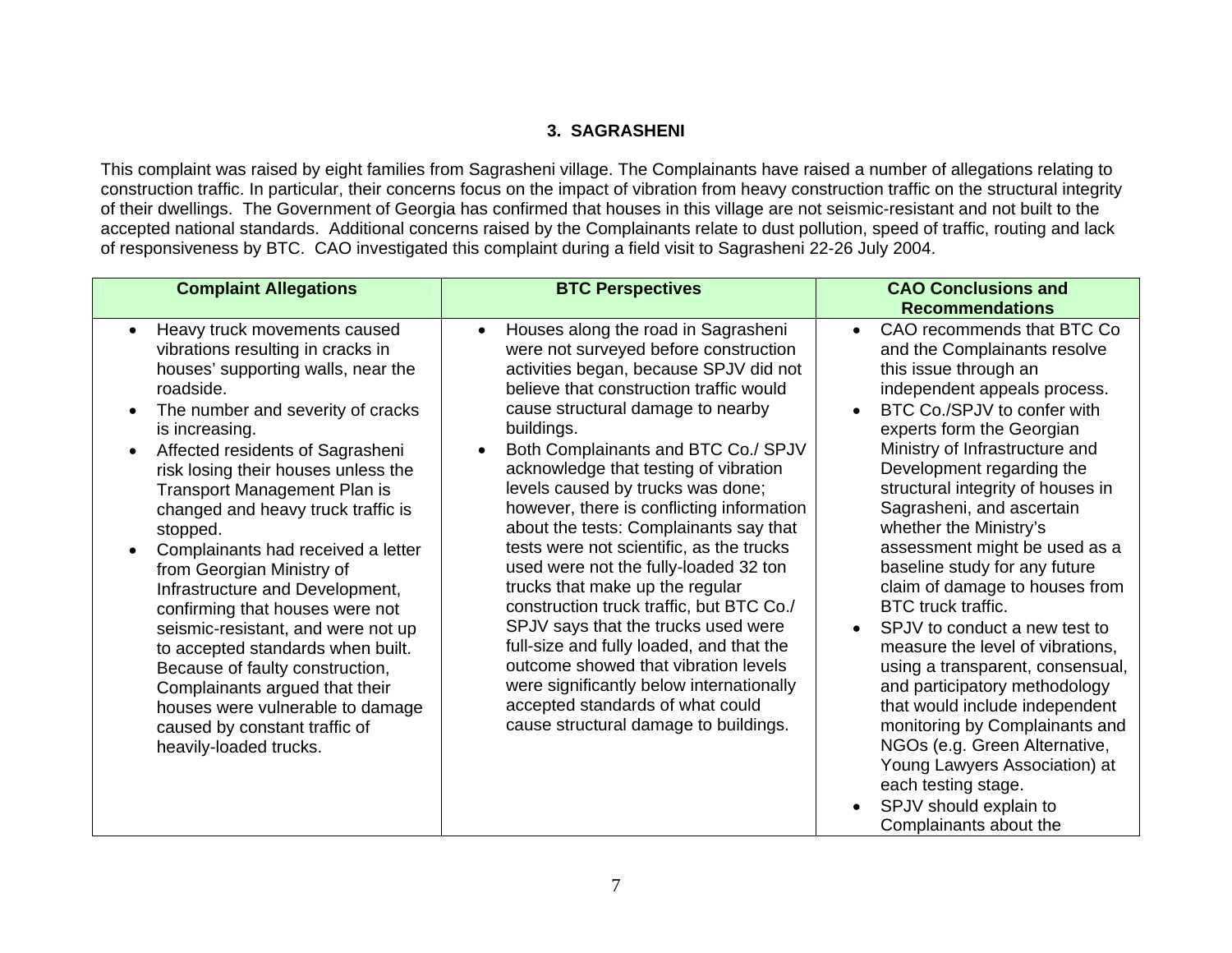|                                                                                                                                                                                                                                                                                                                                                                                                                                                                                                                                                                                                                                                                                                                         |                                                                                                                                                                                                                                                                                                                                                                                                           | international standards used for<br>acceptable vibration levels.                                                                                                                                                                                                                                                                                                                                                                                                                                                                                                                                                                                                                                    |
|-------------------------------------------------------------------------------------------------------------------------------------------------------------------------------------------------------------------------------------------------------------------------------------------------------------------------------------------------------------------------------------------------------------------------------------------------------------------------------------------------------------------------------------------------------------------------------------------------------------------------------------------------------------------------------------------------------------------------|-----------------------------------------------------------------------------------------------------------------------------------------------------------------------------------------------------------------------------------------------------------------------------------------------------------------------------------------------------------------------------------------------------------|-----------------------------------------------------------------------------------------------------------------------------------------------------------------------------------------------------------------------------------------------------------------------------------------------------------------------------------------------------------------------------------------------------------------------------------------------------------------------------------------------------------------------------------------------------------------------------------------------------------------------------------------------------------------------------------------------------|
| Lack of responsiveness from BTC<br>Co., GIOC and SPJV: Complainants<br>have been contacting BTC Co.<br>since November 2003.<br>In mid-March 2004, BTC sent a<br>$\bullet$<br>letter saying that SPJV needed to<br>visit the Complainants to obtain<br>more information, but there has<br>been no follow up.<br>Complainants say they and Green<br>$\bullet$<br>Alternative sent several letters to<br>BTC Co., Georgian government<br>officials and the IFC representative.<br>A cursory response was received<br>from BTC in April 2004. Once the<br>CAO complaint was filed a BTC<br>representative visited the<br>Complainant. Letters were issued<br>to Complainants rejecting the<br>grievance dated 28 July 2004. | Both CLOs and BTC have advised<br>$\bullet$<br>residents dissatisfied with the rejection<br>of their grievances to consider legal<br>action as recourse.                                                                                                                                                                                                                                                  | It took several months for BTC<br>$\bullet$<br>Co. to respond to early<br>Complainants' letters.<br>The absence of an effective<br>$\bullet$<br>internal appeals procedure<br>within the existing grievance<br>mechanism, (without a last<br>resort option of legal action) has<br>led to a stalemate.<br>There is a compelling case for<br>$\bullet$<br>the creation of an effective<br>appeals process to deal with<br>cases that could, theoretically,<br>enter the court system but may<br>be resolved more efficiently and<br>transparently through an appeals<br>procedure. Such a system may<br>increase access to justice for<br>social groups ill-disposed<br>towards the judicial system. |
| Sanding the road, an attempted<br>$\bullet$<br>mitigation measure by BTC, was<br>done without consulting<br>Complainants.<br>Sand has caused additional dust,<br>$\bullet$<br>adding to vibration.<br>Complainants did not understand<br>$\bullet$<br>why construction trucks' speed limit<br>is 80 km/h, when mandatory<br>Georgian speed limit is 60 km/h.                                                                                                                                                                                                                                                                                                                                                            | BTC Co. and SPJV indicated that three<br>$\bullet$<br>sections of the road in question were<br>being repaired in June/July 2004, and<br>that all roads used regularly by the<br>pipeline project are regularly watered in<br>dry weather.<br>According to the SPJV Transport<br>$\bullet$<br>Management Plan, construction vehicle<br>speed limits are 80 km/h on highways,<br>and 50 km/h through towns. | CAO considers BTC Co.'s and<br>$\bullet$<br>SPJV/s response as appropriate<br>and encourages continued<br>monitoring to ensure that the<br>Transport Management Plan is<br>enforced.                                                                                                                                                                                                                                                                                                                                                                                                                                                                                                                |
| The use of the road through                                                                                                                                                                                                                                                                                                                                                                                                                                                                                                                                                                                                                                                                                             | BTC Co. / SPJV indicated that heavy<br>$\bullet$                                                                                                                                                                                                                                                                                                                                                          | CAO considers BTC Co.'s and<br>$\bullet$                                                                                                                                                                                                                                                                                                                                                                                                                                                                                                                                                                                                                                                            |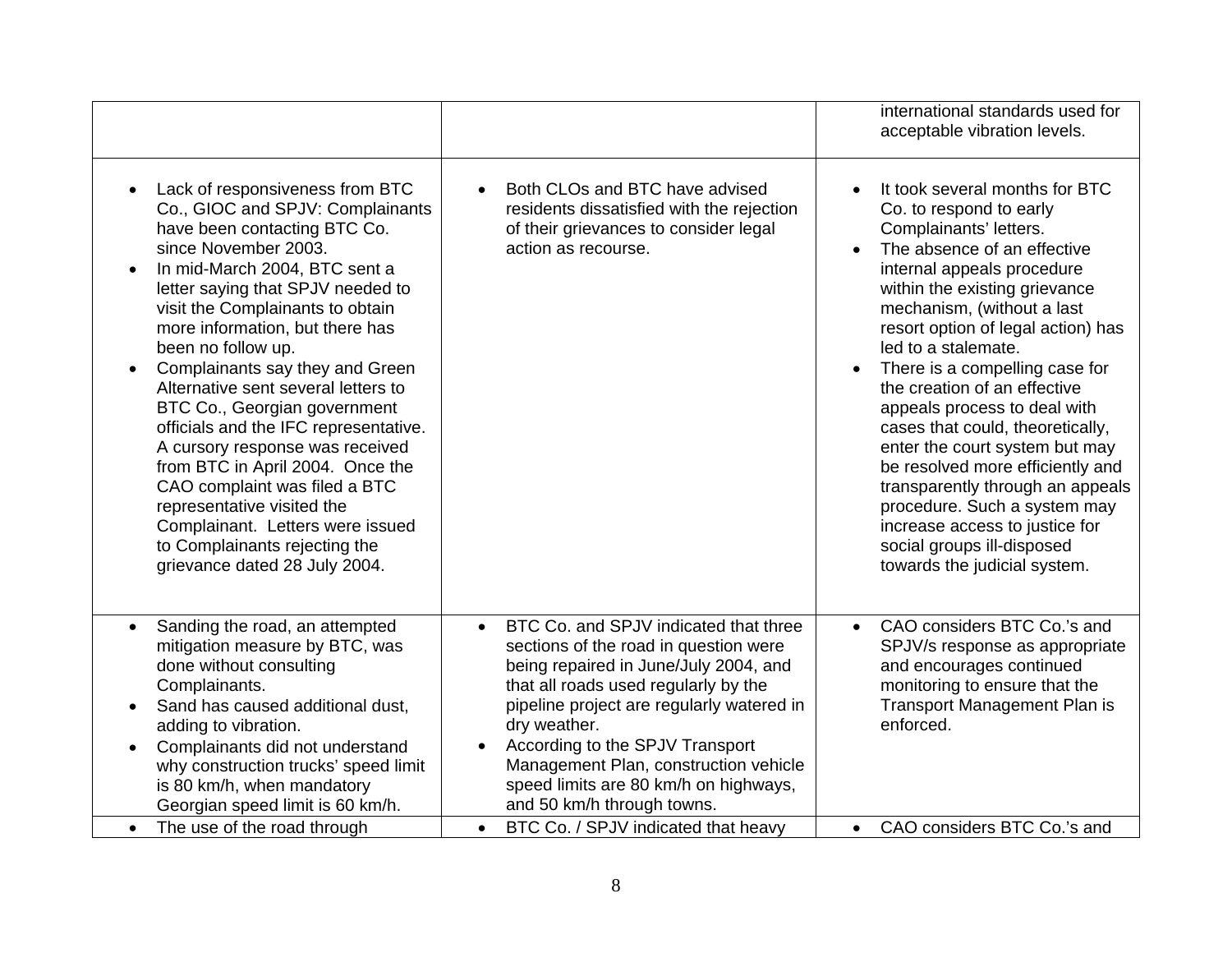| Sagrasheni by BTC trucks is a<br>modification of the routing that was<br>officially agreed upon. | vehicles are directed to use a different<br>road than the one that runs through<br>Sagrasheni, but that project vehicles do<br>use the Koda-Tetriskaro road because<br>of the even poorer quality of the<br>preferred route. | SPJV/s response as appropriate<br>and sees no need for further<br>recommendation. |
|--------------------------------------------------------------------------------------------------|------------------------------------------------------------------------------------------------------------------------------------------------------------------------------------------------------------------------------|-----------------------------------------------------------------------------------|
|--------------------------------------------------------------------------------------------------|------------------------------------------------------------------------------------------------------------------------------------------------------------------------------------------------------------------------------|-----------------------------------------------------------------------------------|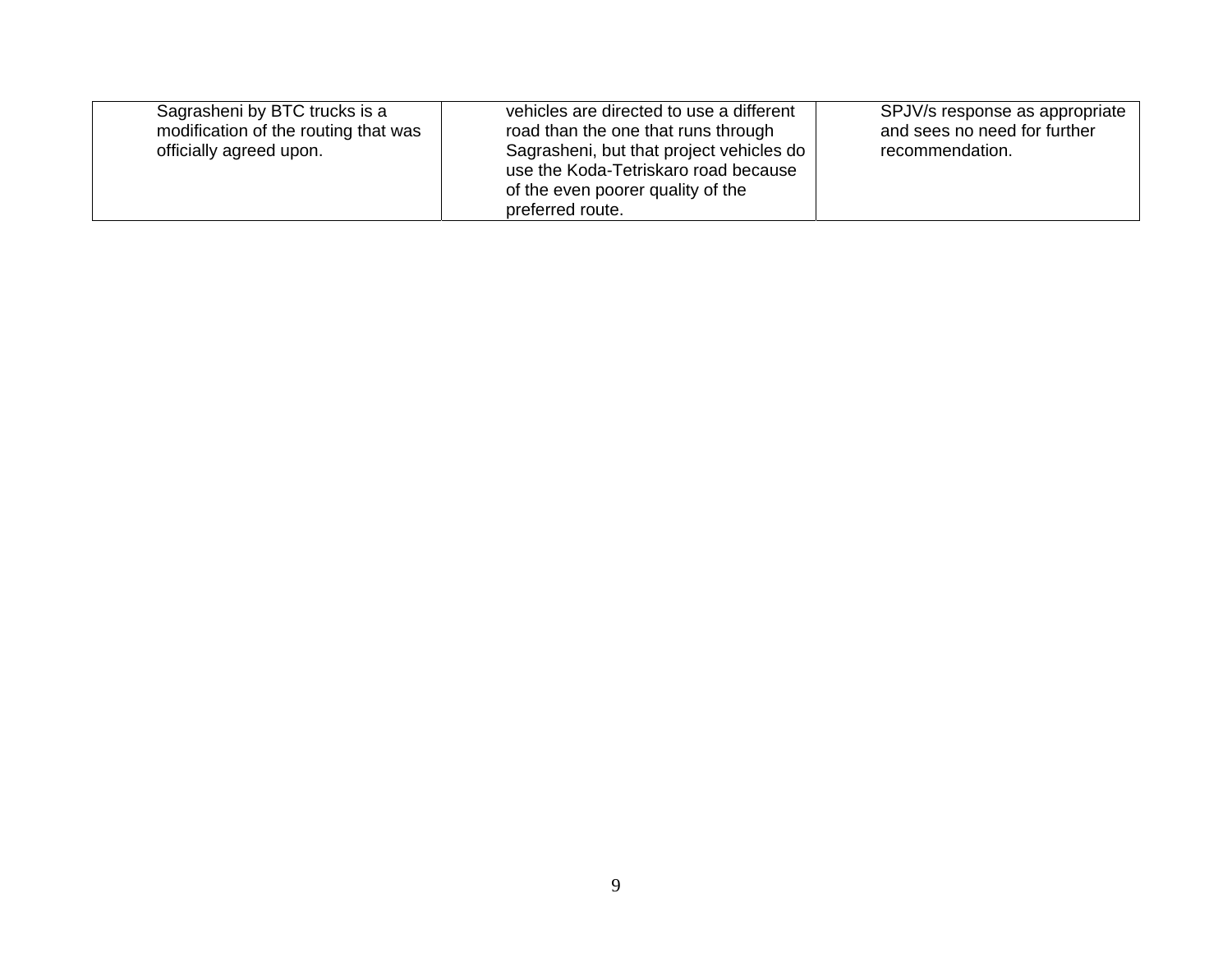## **4. TETRITSKARO (MR. GELASHVILI)**

This complaint was raised by an individual in Tetritskaro village. The Complainant made a series of allegations relating to construction traffic including damage to private property, community property and dust pollution. CAO investigated these allegations during a field visit to Tetritskaro in July 2004.

| <b>Complaint Allegation</b>                                                                                                                                                                                                                                                                                                                                                                           | <b>BTC Perspective</b>                                                                                                                                                                                                                                                                                                                                                                            |           | <b>CAO Conclusions and</b><br><b>Recommendations</b>                                     |
|-------------------------------------------------------------------------------------------------------------------------------------------------------------------------------------------------------------------------------------------------------------------------------------------------------------------------------------------------------------------------------------------------------|---------------------------------------------------------------------------------------------------------------------------------------------------------------------------------------------------------------------------------------------------------------------------------------------------------------------------------------------------------------------------------------------------|-----------|------------------------------------------------------------------------------------------|
| Dust pollution from construction<br>work and heavy road traffic<br>Complainant's telephone line<br>pole was damaged BP fuel<br>trucks.                                                                                                                                                                                                                                                                | BTC Co./SPJV assert that the roads near where<br>$\bullet$<br>the Complainant's house is located are watered<br>regularly in dry weather to minimize dust; top-<br>sealing the road may also be undertaken, and a<br>test is to be completed in early August 2004.<br>Telephone cables damaged by construction<br>$\bullet$<br>trucks but repaired within 2-3 days, according to<br>BTC Co./SPJV. | $\bullet$ | The lack of evidence or witnesses<br>makes Complainant's claims difficult<br>to sustain. |
| Incident involving a fuel truck<br>damaging a garden wall<br>BTC refused to handle the<br>Complainant's request for<br>compensation, indicating that the<br>driver of the truck that caused the<br>damage should be approached.<br>The Complainant confirmed to<br>CAO that he did not see the<br>actual incident, but showed a<br>place in the wall that had been<br>damaged, with crumbling stones. | The Complainant did not report the incident when<br>$\bullet$<br>it happened, and could not provide a description<br>of the truck or a license plate number. As there<br>were also no witnesses, SPJV rejected the<br>complaint due to lack of evidence.<br>BTC Co./SPJV rejected complaint due to lack of<br>$\bullet$<br>evidence that damage was caused by project<br>construction activities. | $\bullet$ | The lack of evidence or witnesses<br>makes Complainant's claims difficult<br>to sustain. |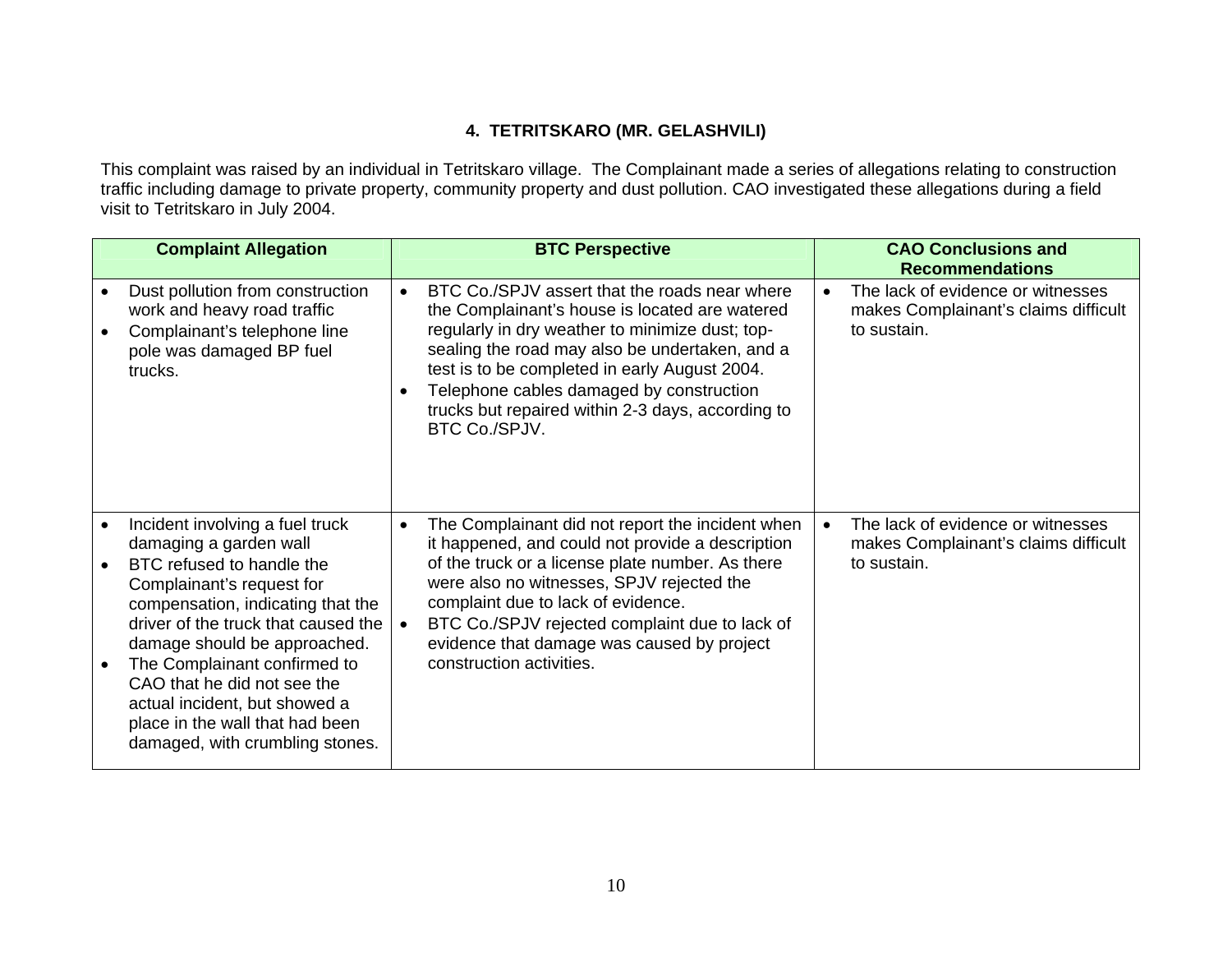| $\bullet$ | BTC truck traffic damaged water<br>supply pipelines to the<br>neighborhood, resulting in<br>contamination of drinking water<br>from sewage, and the spread of<br>infectious disease.<br>At a meeting in November 2003,<br>SPJV refused to repair damage<br>to water supply pipes.<br>Two letters were sent to SPJV<br>requesting the establishment of a<br>commission to make<br>recommendations to alleviate<br>damages not taken care of. | $\bullet$<br>$\bullet$ | BTC Co./SPJV argued that there is no evidence<br>that construction trucks had caused damage to<br>the town water and sewer pipes.<br>The then mayor of Tetritskaro confirmed that the<br>water and sewer pipes were old and had not<br>been maintained for years.<br>It's also alleged by BTC Co./SPJV that if the<br>drinking water had been affected by sewage<br>contamination, then a total of 12 families would<br>have been affected; no other neighbors of the<br>Complainant have filed a grievance.<br>SPJV, on 14 November 2003, had agreed to<br>repair the water pipes, but withdrew the offer on<br>26 November when the Complainant declared he<br>was not going to drop his case.<br>In March 2004, a regional commission confirmed<br>that the water pipe on Javakhishvili street was<br>damaged, as a result of constant movement of<br>BTC large trucks, and that the water was not<br>drinkable; the new mayor of Tetritskaro asked<br>SPJV to repair a sewage pipe and manholes as a<br>gesture of goodwill. The request was approved,<br>and work was carried out in late March 2004. | $\bullet$<br>$\bullet$<br>$\bullet$ | Complainant indicated to CAO that<br>he would seek legal recourse if his<br>complaint with the CAO did not yield<br>his desired outcome.<br>Former neighbor stated that the<br>water pipe on the street in question<br>was paid for by all of the residents<br>except the Complainant, who<br>refused to contribute to the<br>construction cost.<br>The lack of evidence or witnesses<br>makes Complainant's claims difficult<br>to sustain. |
|-----------|---------------------------------------------------------------------------------------------------------------------------------------------------------------------------------------------------------------------------------------------------------------------------------------------------------------------------------------------------------------------------------------------------------------------------------------------|------------------------|------------------------------------------------------------------------------------------------------------------------------------------------------------------------------------------------------------------------------------------------------------------------------------------------------------------------------------------------------------------------------------------------------------------------------------------------------------------------------------------------------------------------------------------------------------------------------------------------------------------------------------------------------------------------------------------------------------------------------------------------------------------------------------------------------------------------------------------------------------------------------------------------------------------------------------------------------------------------------------------------------------------------------------------------------------------------------------------------------------|-------------------------------------|----------------------------------------------------------------------------------------------------------------------------------------------------------------------------------------------------------------------------------------------------------------------------------------------------------------------------------------------------------------------------------------------------------------------------------------------|
|           | As a result of damage to water<br>and sewage pipes, the<br>Complainant's basement was<br>flooded. Cracks have appeared<br>in the first floor walls.                                                                                                                                                                                                                                                                                         | $\bullet$              | BTC Co./SPJV rejected complaint due to lack of<br>evidence that damage was caused by project<br>construction activities.                                                                                                                                                                                                                                                                                                                                                                                                                                                                                                                                                                                                                                                                                                                                                                                                                                                                                                                                                                                   | $\bullet$                           | The lack of evidence or witnesses<br>makes Complainant's claims difficult<br>to sustain.                                                                                                                                                                                                                                                                                                                                                     |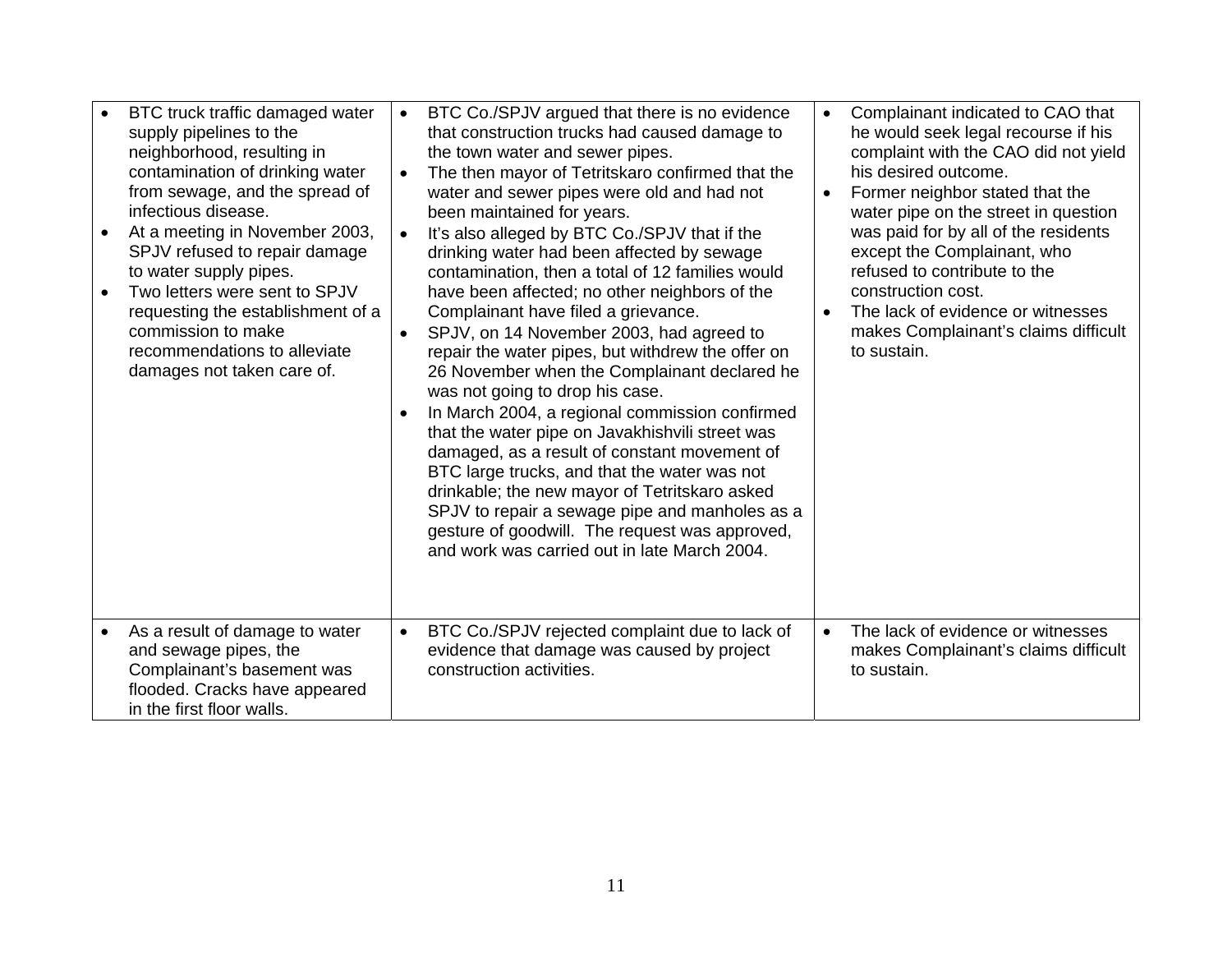## **5. TETRITSKARO**

This complaint was raised by some residents of Tetritskaro town. The Complainants allege that construction activities – particularly blasting - have been conducted without adequate warning and have resulted in damage to houses. They have also complained that BTC's grievance mechanism is not functioning and BTC has been unresponsive to their concerns. CAO investigated this complaint through a field visit to Tetritskaro in July 2004.

| <b>Complaint Allegations</b>                                                                                                                       | <b>BTC Perspective</b>                                                                                                                                                                                                                                                                                                                                                                                                                                                                                                                                                       | <b>CAO Conclusions and</b><br><b>Recommendations</b>                                                                                                                                                                                                                                                                                                                                                                                                                                                                                                                                                                                                                                                                                                                                                                                                                                                                                   |
|----------------------------------------------------------------------------------------------------------------------------------------------------|------------------------------------------------------------------------------------------------------------------------------------------------------------------------------------------------------------------------------------------------------------------------------------------------------------------------------------------------------------------------------------------------------------------------------------------------------------------------------------------------------------------------------------------------------------------------------|----------------------------------------------------------------------------------------------------------------------------------------------------------------------------------------------------------------------------------------------------------------------------------------------------------------------------------------------------------------------------------------------------------------------------------------------------------------------------------------------------------------------------------------------------------------------------------------------------------------------------------------------------------------------------------------------------------------------------------------------------------------------------------------------------------------------------------------------------------------------------------------------------------------------------------------|
| Blasting undertaken on ROW<br>without adequate warning to nearby<br>residents of Tshkhra Dzmis,<br>Mshvidoba, Garsi, and<br>Demetrashvili streets. | According to BTC Co./SPJV,<br>$\bullet$<br>blasting safety awareness public<br>announcements were posted in<br>prominent locations around<br>Tetristkaro in January 2004, giving<br>times and dates for the blasting.<br>No door-to-door announcements<br>were distributed to those houses<br>closest to the planned blasting or<br>baseline study of houses closest to<br>blasting were undertaken by BTC<br>Co./SPJV before blasting activity: a<br>pre-blast survey for those houses<br>closest to the ROW would have only<br>heightened concern, according to<br>BTC Co. | CAO recommends more systematic<br>$\bullet$<br>vibration monitoring at blast sites<br>together with an assessment of<br>baseline conditions and likely<br>impact.<br>Pre-blasting surveys of house<br>cracks, and a door-to-door warning<br>of impending blasting could have<br>been carried out at least among<br>those houses closest to the ROW,<br>on Tskhara Dzmis, Mshvidoba,<br>Garsi and Demetrashvili streets.<br>This would not have unduly raised<br>fear of possible damage, given<br>appropriate explanations about the<br>blasting; house surveys and a<br>targeted information campaign (e.g.<br>on vibration monitoring and<br>standards) would have mitigated<br>subsequent concerns and<br>grievances.<br>CAO has no evidence that BTC Co./<br>SPJV carried out a pre-blasting<br>warning for the first explosions on<br>26 December 2003, nor that there<br>were public safety awareness<br>announcements posted in |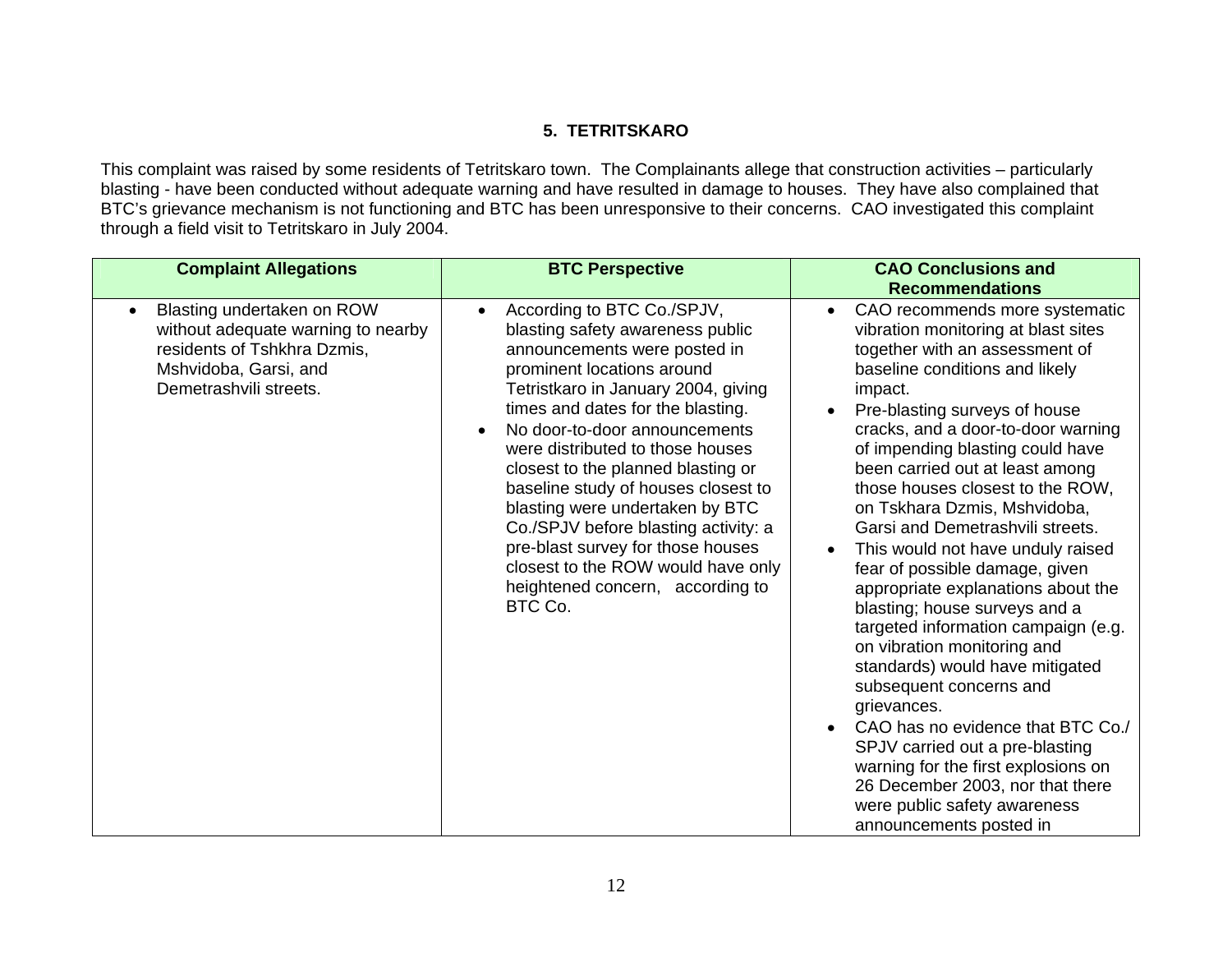|                                                                                                                                                                                                                                  |                                                                                                                                                                                                                                                                                                                                                                                                                                                                                                                                                                                         | prominent locations around<br>Tetritskaro, for this blasting.                                                                                                                                                                                                                                                                                                                                                                        |
|----------------------------------------------------------------------------------------------------------------------------------------------------------------------------------------------------------------------------------|-----------------------------------------------------------------------------------------------------------------------------------------------------------------------------------------------------------------------------------------------------------------------------------------------------------------------------------------------------------------------------------------------------------------------------------------------------------------------------------------------------------------------------------------------------------------------------------------|--------------------------------------------------------------------------------------------------------------------------------------------------------------------------------------------------------------------------------------------------------------------------------------------------------------------------------------------------------------------------------------------------------------------------------------|
| Damage (including cracks in<br>supporting walls) occurred to<br>several houses due to blasting.                                                                                                                                  | GeoTek (blasting contractor) has<br>$\bullet$<br>offered to repair cracks in walls as a<br>goodwill gesture(GEL 4000, or<br>US\$2100); however, according to<br>BTC Co., residents refused to<br>provide information as to what<br>materials were required and<br>requested US\$1000 per household.<br>GeoTek withdrew the offer.<br>BTC Co./SPJV indicated that<br>GeoTeck was still willing to carry out<br>the GEL4000 goodwill repairs,<br>provided that these are not<br>construed as an admission of<br>liability, and that no further repairs<br>are sought by the Complainants. | CAO suggests that APLR be<br>$\bullet$<br>involved in facilitating a meeting<br>between GeoTek/SPJV and the<br>Complainants, to explain in detail<br>the standards used for blasting, to<br>propose to Complainants to attend<br>testing at another location with<br>similar conditions, and to renew<br>GeoTek's offer to assist in the repair<br>work of house cracks, along with an<br>independent assessment of repair<br>costs. |
| Grievance mechanism is not<br>$\bullet$<br>functioning.<br>Lack of responsiveness on BTC<br>Co.'s part in responding to<br>correspondence from Complainants.<br>Company representatives not<br>showing up to scheduled meetings. | Most grievances were replied to<br>$\bullet$<br>within 7 days, and closed out within<br>30 days, although Complainants<br>were not always satisfied with the<br>outcome, according to BTC<br>Co./SPJV.<br>Some Complainants lodged<br>grievances several times and were<br>rejected repeatedly based on the<br>same evidence, or lack thereof,<br>stated BTC Co./SPJV.<br>Letters rejecting compensation<br>claims for structural damage have<br>been delivered to Complainants, but<br>they refused to accept the letters,<br>according to BTC Co.                                     | The absence of an appeals<br>$\bullet$<br>procedure within the existing<br>grievance mechanism has led to an<br>impasse; there is a compelling case<br>here for an alternate dispute<br>resolution mechanism, to increase<br>access to justice for social groups<br>ill-disposed towards the judicial<br>system.                                                                                                                     |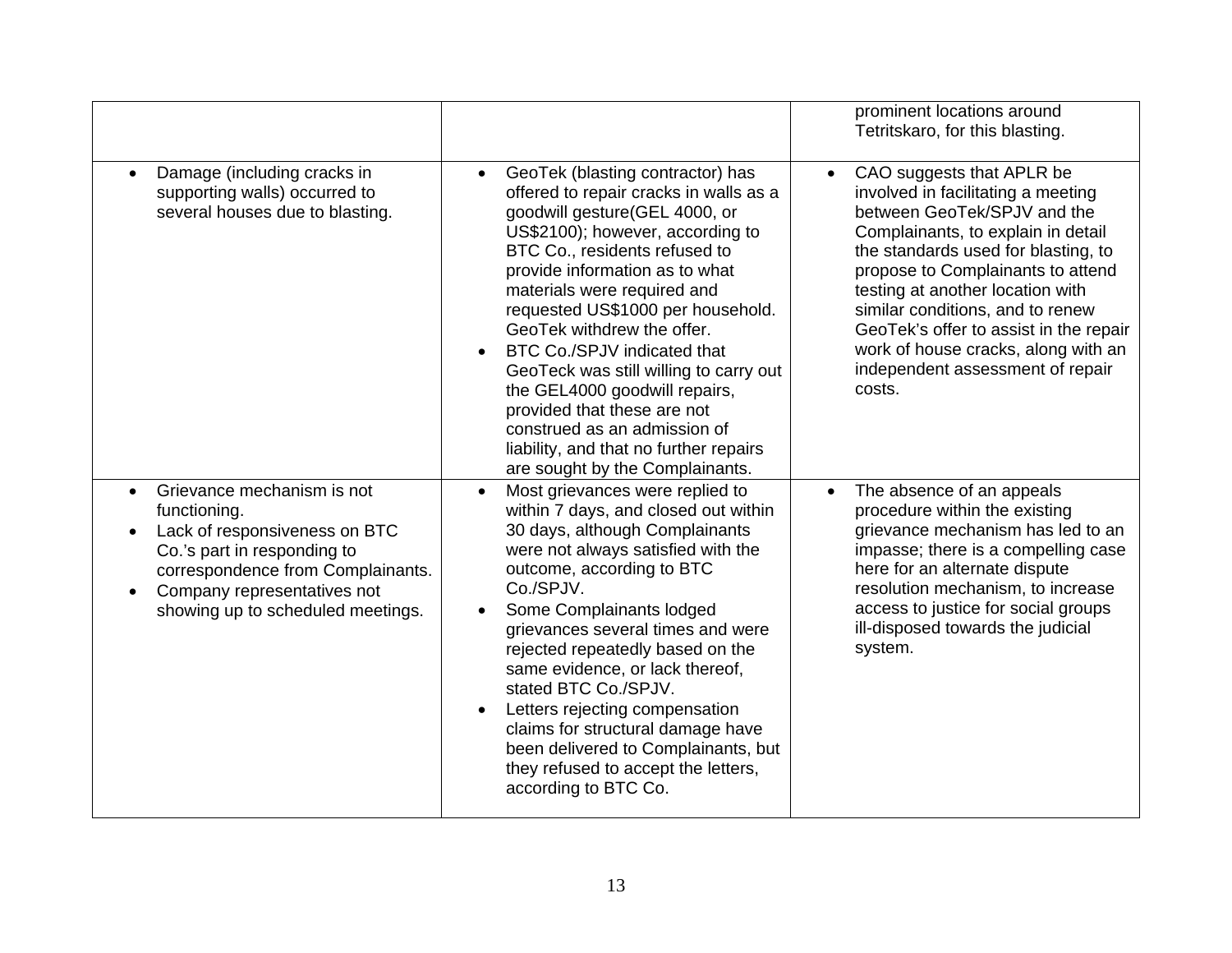### **6. TSIKHISJVARI**

This complaint was raised by an individual in Tsikhisjvari village. The Complainant alleges that BTC has not compensated him for the use of an access route through his private land, and that the opening of the route has resulted in a loss of income. The Complainant claims ownership on a parcel of land adjacent to a BTC construction road. CAO was shown a certificate that states the Complainant just purchased the land in May 2000. This purchase was part of a privatization of a former collective farm which appears controversial and the validity of the purchase certificates has been questioned. The Complainant further alleges that BTC has been unresponsive to his concerns.

| <b>Complaint Allegation</b>                                                                                                                                                                                                                                                                                |           | <b>BTC perspective</b>                                                                                                                                                                                                                                                                                                                                                                                                                               |   | <b>CAO Conclusions and</b>                                                                                                                                                                                                                                                                                                                       |
|------------------------------------------------------------------------------------------------------------------------------------------------------------------------------------------------------------------------------------------------------------------------------------------------------------|-----------|------------------------------------------------------------------------------------------------------------------------------------------------------------------------------------------------------------------------------------------------------------------------------------------------------------------------------------------------------------------------------------------------------------------------------------------------------|---|--------------------------------------------------------------------------------------------------------------------------------------------------------------------------------------------------------------------------------------------------------------------------------------------------------------------------------------------------|
| BTC vehicles have been using an<br>alternative route since June 2002,<br>through Complainant's private land,<br>which he uses as a hayfield.<br>Complainant has suffered a loss in<br>income, since the area of land<br>available for hay production has been<br>decreased by truck damage and<br>traffic. | $\bullet$ | Construction vehicles are using the road<br>that runs adjacent to the Complainant's<br>alleged hayfield. However, there is no<br>evidence that the Complainant owns the<br>land, although it is a common village<br>hayfield and may be used by the<br>Complainant. Official Land Registry<br>extracts show that 1) Complainant does<br>not own the land he purports to, and 2) he<br>did own, and was compensated for, land<br>in the pipeline ROW. | ٠ | <b>Recommendations</b><br>BTC to undertake participatory<br>verification of Complainant's land claim<br>through GIS production of a large-<br>scale aerial photograph of the area<br>showing the pipeline route, the access<br>road, and as much topographic<br>information as possible; CAO suggests<br>that APLR help facilitate this process. |
|                                                                                                                                                                                                                                                                                                            |           | According to BTC Co. the Complainant<br>did own a parcel of land intersected by<br>the pipeline construction corridor, and<br>was compensated already for that parcel.<br>BTC advised CAO that the land claimed<br>by Complainant had the same shape<br>shown in his land title, but it did not exist<br>at the location shown. Whether this is the<br>fault of unreliable mapping, or some other<br>issue is not apparent to the CAO.               |   |                                                                                                                                                                                                                                                                                                                                                  |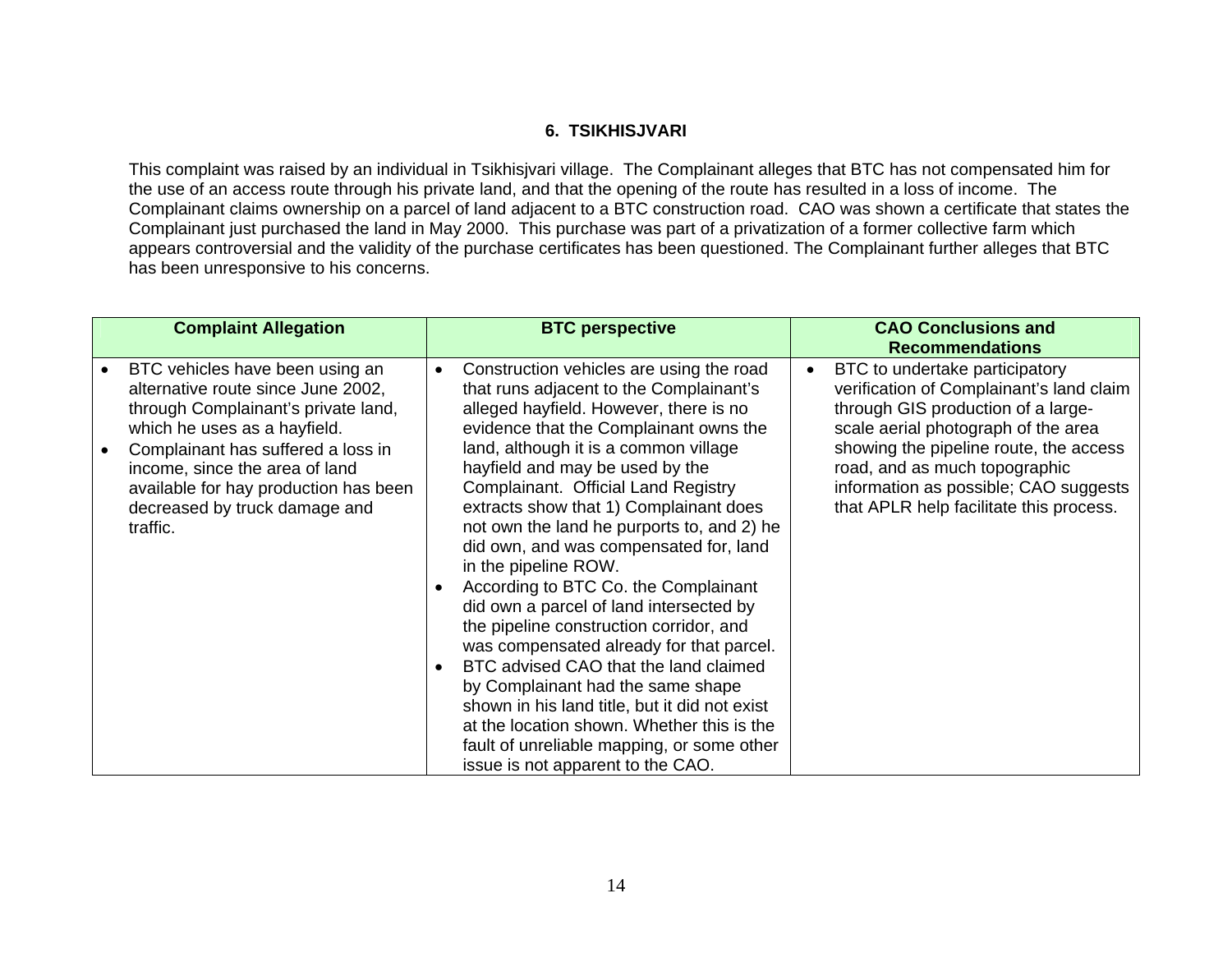| Complainant has approached BTC<br>On 23 June, 2003, BTC replied to the<br>Co. and SPJV without success.<br>Complainant's request for compensation,<br>and asked for proof of ownership of the<br>land parcel in question. Delays occurred<br>due to the difficulty in obtaining reliable<br>and accurate proof of ownership. A<br>representative of SPJV met with<br>Complainant in June 2003, and offered<br>him hay crop compensation money, but<br>the Complainant demanded full<br>compensation and purchase of the land. |  |  |  |  |  |
|-------------------------------------------------------------------------------------------------------------------------------------------------------------------------------------------------------------------------------------------------------------------------------------------------------------------------------------------------------------------------------------------------------------------------------------------------------------------------------------------------------------------------------|--|--|--|--|--|
|-------------------------------------------------------------------------------------------------------------------------------------------------------------------------------------------------------------------------------------------------------------------------------------------------------------------------------------------------------------------------------------------------------------------------------------------------------------------------------------------------------------------------------|--|--|--|--|--|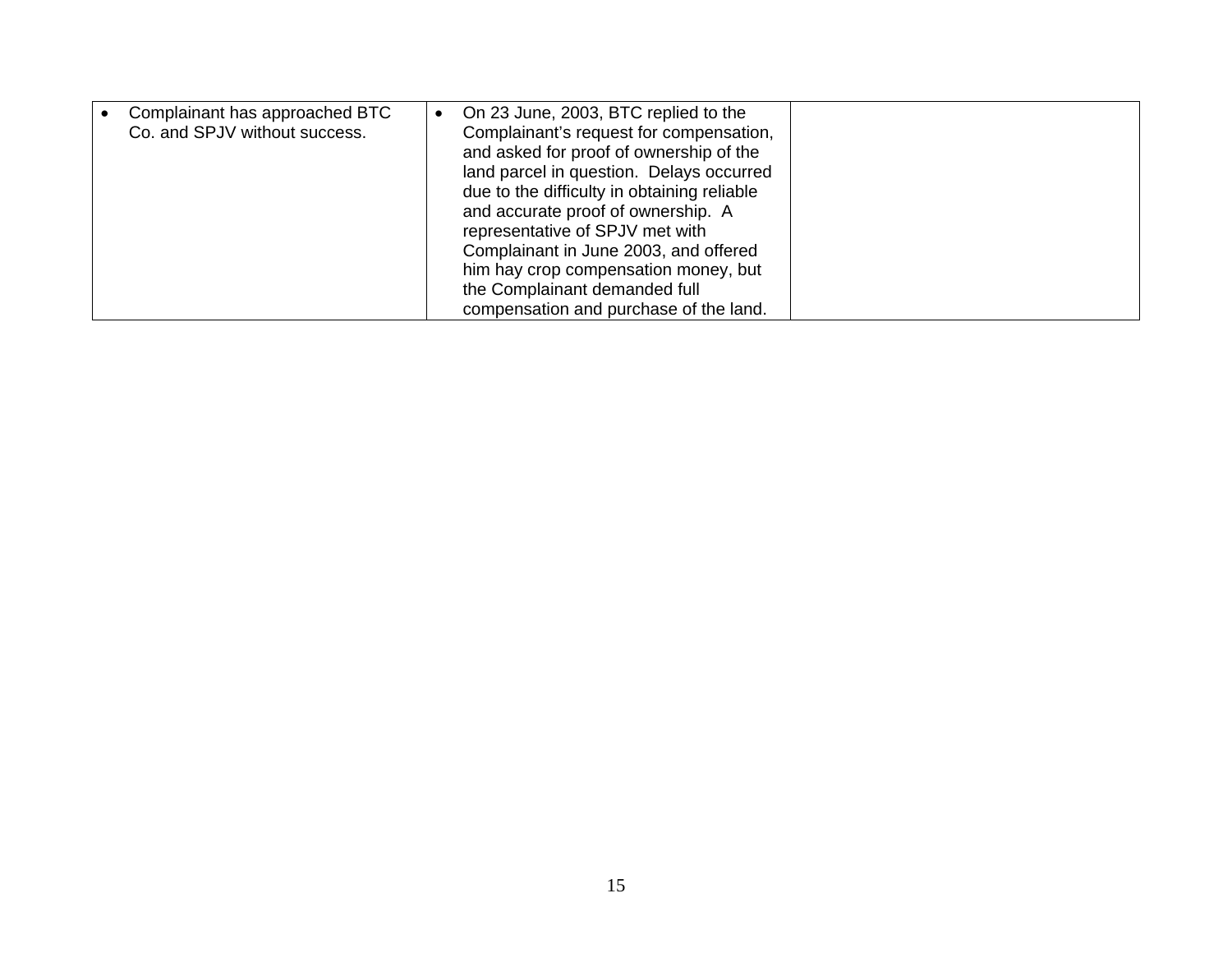### **CONCLUSIONS AND CONSOLIDATED RECOMMENDATION**

The table overleaf summarises the history and substance behind all seven complaints received by the CAO on  $21^{st}$  May 2004. With the exception of the Rustavi complaint, which was rejected, as it is currently the subject of judicial proceedings, all complaints relate to the impact of construction activities, and all of the six accepted complaints raise concerns about the effectiveness of existing grievance processes. In addition, two complaints specifically noted their concerns – in terms of confidence, time and expense about raising their appeals to the Georgian courts, noting that this is the only avenue open to challenge a decision made by BTC.

CAO appreciates the complexity of the BTC project and understands the extensive measures that have been put in place to manage impacts relating to land as well as construction. In considering the specific complaints raised to our office, we believe that there are three contributing factors, which would have reduced the likelihood of these types of complaints arising:

- Greater capacity and resources of the Community Liaison Officer team, enabling them to have more frequent and direct interface with communities before construction began;
- Improved capacity within the team managing grievances so that concerns could be answered more quickly, and in a more personal manner.
- An independent appeals mechanism to which claimants could take grievances which they felt had not been adequately addressed by the grievance system.

CAO believes that it is in the interests of Complainants and BTC that complaints are resolved locally, building the capacity of Georgian civil society and improving the direct relationship between BTC and its stakeholders.

In addition to each of the specific complaint recommendations, **CAO recommends that BTC work with existing parties to promote the development of an effective and trusted appeals body to resolve these types of complaints locally**. This body could involve trusted international parties if required. CAO stands ready to assist in the development of such a process and, if requested, to contribute to the design and implementation of an effective dispute resolution body.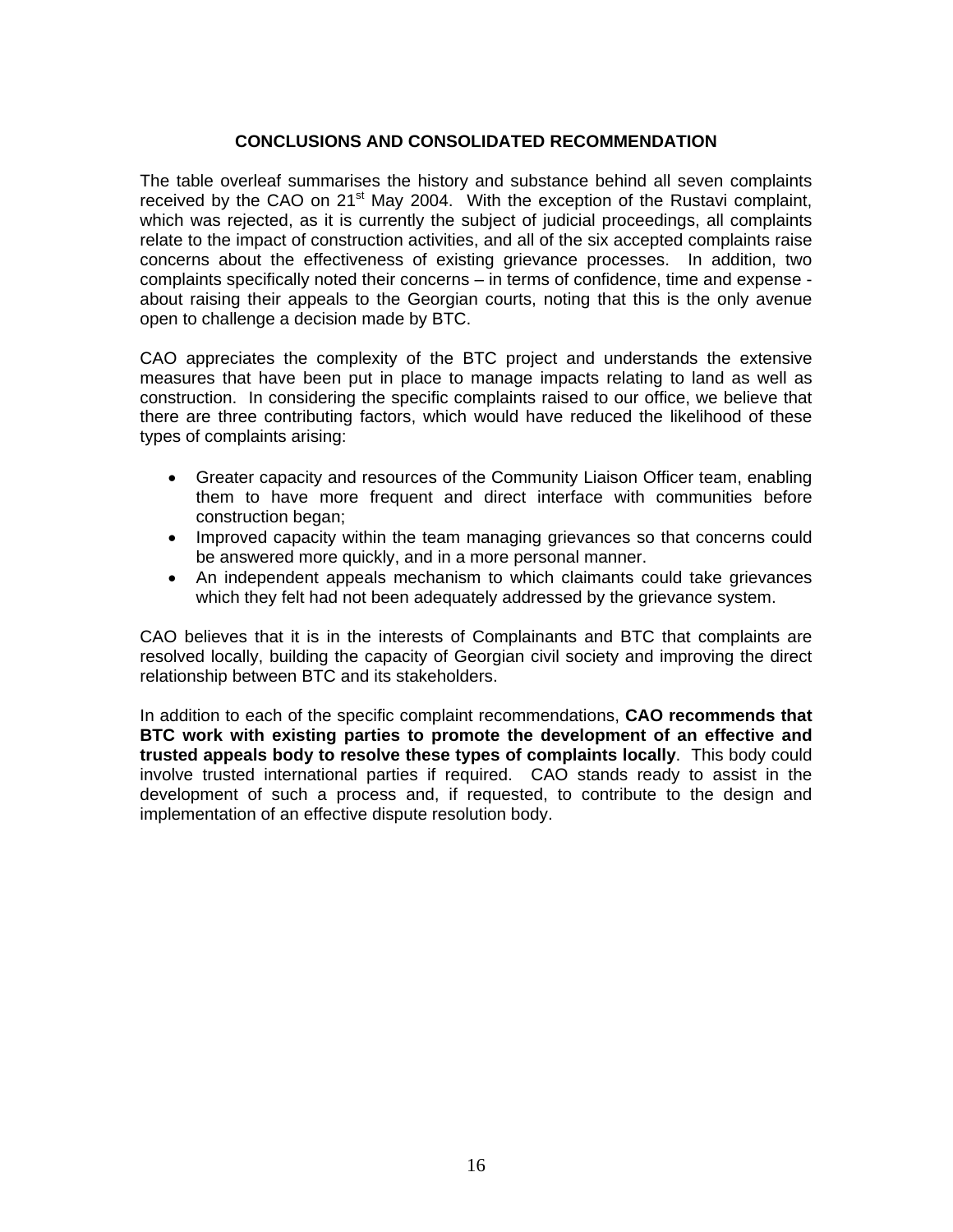| <b>Complaint</b><br>(Date of CAO<br>acceptance/rejection) | <b>History of complaint</b>                                                                                                                                                                                                                                                           | <b>Substance of Complaint</b>                                                                                                                                                                                                                                                                             | Number of<br>Days for Reply<br>to Grievance |
|-----------------------------------------------------------|---------------------------------------------------------------------------------------------------------------------------------------------------------------------------------------------------------------------------------------------------------------------------------------|-----------------------------------------------------------------------------------------------------------------------------------------------------------------------------------------------------------------------------------------------------------------------------------------------------------|---------------------------------------------|
| <b>RUSTAVI</b><br>(8/6/2004)                              | After negotiations to purchase land were<br>unsuccessful, in February 2004, BTC filed suit against<br>32 landowners to obtain Right of Way over private<br>land.<br>Complainants sent letters to BTC, EBRD<br>Representative, World Bank Representative and<br>GIOC on 29 April 2004. | <b>Complaint Rejected</b><br>CAO will not intervene where a<br>court case involving disputing<br>parties is pending.                                                                                                                                                                                      |                                             |
| <b>BASHKOVI</b><br>(8/6/2004)                             | First compensation request sent to BTC on 14 April<br>2004<br>BTC letter of 1 June 2004                                                                                                                                                                                               | <b>Construction impact:</b><br>$\bullet$<br>Damage to honey production<br>and livelihood of individual<br>claimant.<br>Grievance mechanism cited<br>as unresponsive.                                                                                                                                      | $\bullet$                                   |
| <b>DGVARI</b><br>(8/6/2004)                               | No record of official complaint lodged, and<br>Complainant approached CAO in confidence.<br>Government of Georgia had commissioned studies<br>that indicated risks of landslide to this community.<br>BTC commissioned additional study of landslide risks<br>in February 2004.       | <b>Construction impact:</b><br>$\bullet$<br>Increased risk of landslide<br>damage to settlement?<br><b>Disclosure and consultation:</b><br>$\bullet$<br>Village representatives claim<br>not to have been informed<br>during ESIA planning<br>processes.<br>Grievance mechanism cited<br>as unresponsive. | $\bullet$                                   |

# **SUMMARY OF SEVEN COMPLAINTS RECEIVED BY CAO on 21st May 2004**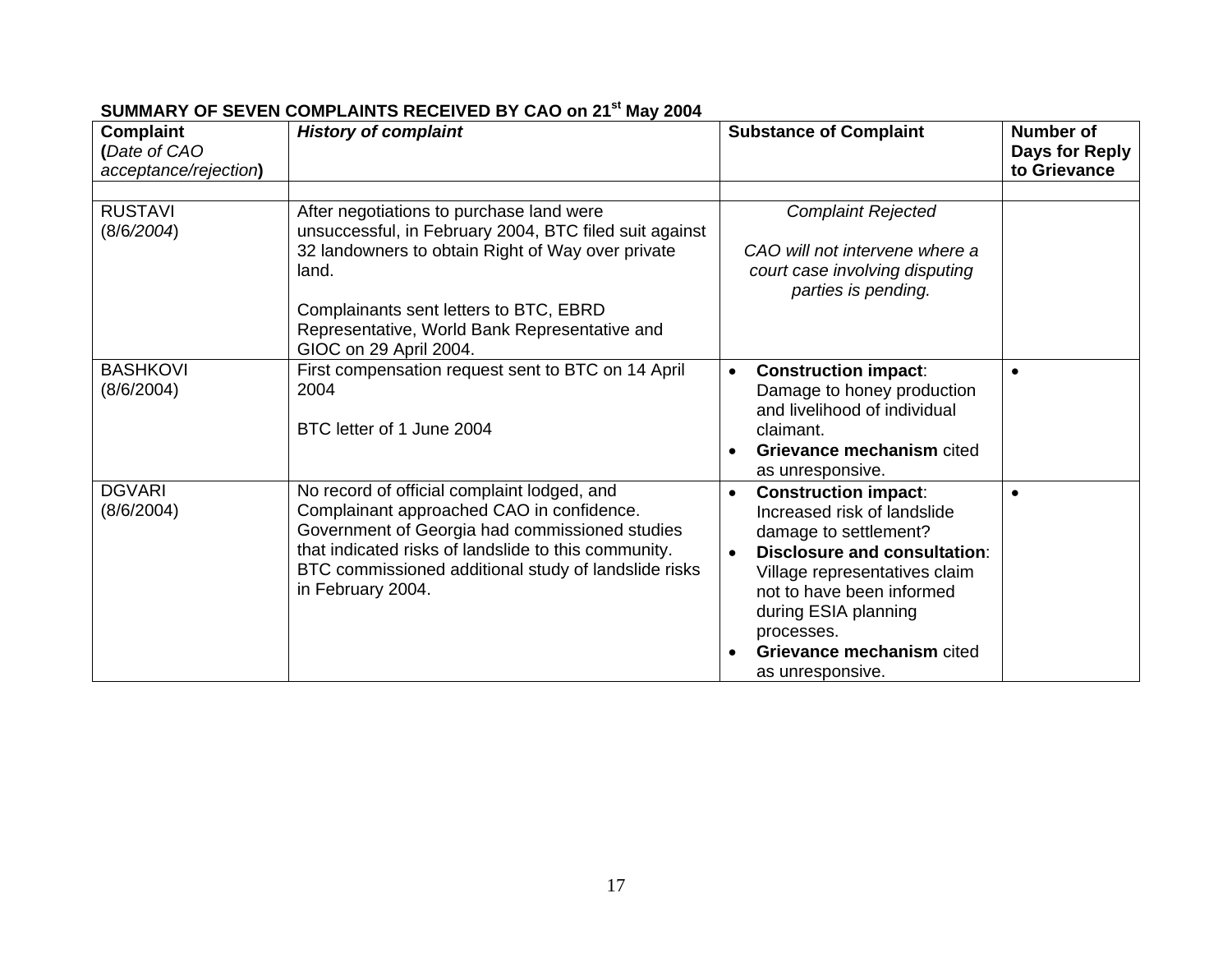| <b>SAGRASHENI</b><br>(8/6/2004)                   | First letter sent to BTC on 3 September 2003<br>Standard reply letter forwarded by APLR sent mid<br>March 2004<br>Vibration monitoring testing carried out on 15 July<br>2004<br>Letters rejecting grievance dated 28 July 2004                                           | <b>Construction impact: vehicle</b><br>traffic causing damage to<br>buildings? Increased dust,<br>route taken and speed limits<br>questioned.<br>Grievance mechanism cited<br>as unresponsive. | $\bullet$ |
|---------------------------------------------------|---------------------------------------------------------------------------------------------------------------------------------------------------------------------------------------------------------------------------------------------------------------------------|------------------------------------------------------------------------------------------------------------------------------------------------------------------------------------------------|-----------|
| <b>TSIKHISJVARI</b><br>(8/6/2004)                 | Letter of complaint sent on 12 March 2003, according<br>to Complainant<br>First letter of complaint to BTC received on 27 May<br>2003, according to BTC<br>BTC reply requesting proof of ownership dated 23<br><b>June 2003</b><br>Final reply from BTC sent 21 July 2003 | <b>Construction impacts: loss of</b><br>hay production as a result of<br>construction of access road.<br><b>Grievance mechanism cited</b><br>as unresponsive.                                  | $\bullet$ |
| <b>TETRITSKARO</b><br>(GELASHVILI.)<br>(8/6/2004) | Letter of complaint to BP dated 20 October 2003<br>Letter of Complaint to SPJV dated 23 October 2003<br>Meetings held on 1 and 11 November between<br>Complainant, CLOs and construction manager                                                                          | <b>Construction impacts:</b><br>property damage as a result of<br>traffic; dust pollution and<br>flooding.<br>Grievance mechanism cited<br>as unresponsive.                                    | $\bullet$ |